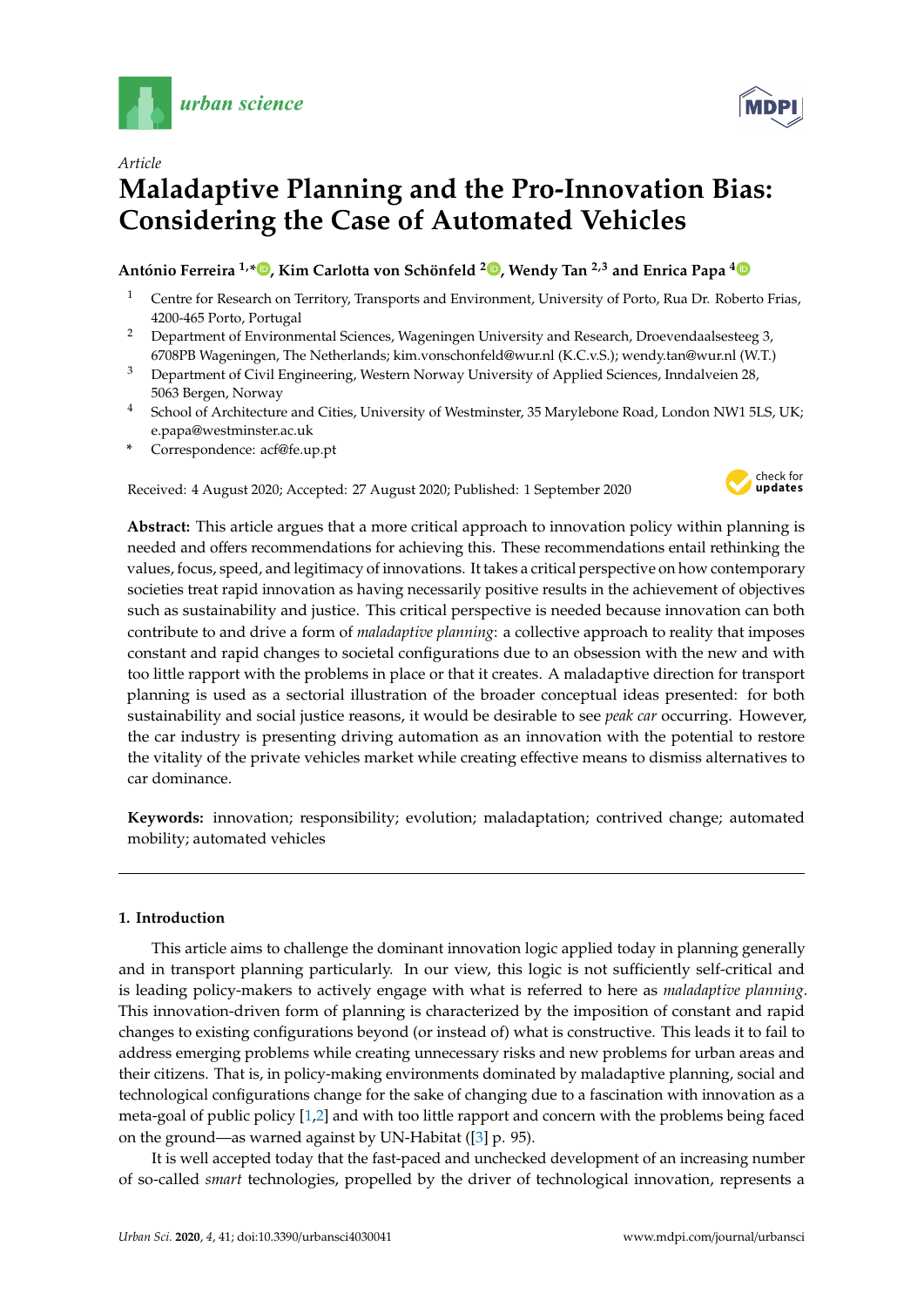massive governance and research challenge, as well as a substantial source of social, economic, and environmental risks [\[4–](#page-13-2)[10\]](#page-13-3). These risks are being accepted because innovation as an intrinsically positive value has found a stronghold in contemporary societies, policy-making circles, and academic communities [\[7](#page-13-4)[,11\]](#page-13-5). The so-called *pro-innovation bias* [\[7\]](#page-13-4) is now well-established. For example, innovation has been positioned as essential for the economic growth of urban areas as they compete for limited resources [\[12\]](#page-13-6). This has happened without a serious reflection about whether innovation, and also urban competition and even economic growth, are desirable to address the problem of urban resource scarcity [\[13–](#page-13-7)[15\]](#page-13-8). As a result of the pro-innovation bias, a growing number of authors and institutions have been asking for more technologically and socially innovative policies, technologies, and initiatives to be implemented at an increasingly faster pace (e.g.,  $[16-21]$  $[16-21]$ ). The time is ripe for planners to stand back for a moment from this innovation-driven Great Acceleration [\[5](#page-13-11)[,6](#page-13-12)[,22–](#page-13-13)[25\]](#page-13-14) and to carefully think about what is being gained or lost due to it. Without wanting to argue that innovation is necessarily problematic in all circumstances—as in many cases the best approach might be, indeed, to innovate (for examples of arguments in favour, or supportive, of innovation, see [\[20,](#page-13-15)[26–](#page-13-16)[31\]](#page-14-0))—we actively want to spark a lively debate about this topic by adopting a purposefully critical and radical approach to innovation.

The argument defended by pro-innovation stakeholdersis that a number of problems, such as economic underperformance, poor health, lack of environmental sustainability, and social exclusion, can (and must) be resolved through constant, disruptive, and rapid innovation (see, for example, [\[16,](#page-13-9)[18,](#page-13-17)[20](#page-13-15)[,28](#page-13-18)[,29](#page-13-19)[,32,](#page-14-1)[33\]](#page-14-2)). However, there is increasing awareness that, if poorly governed, innovations can be applied too fast and irresponsibly [\[34](#page-14-3)[,35\]](#page-14-4). Innovations can also be unhelpful or even destructive [\[8](#page-13-20)[,9\]](#page-13-21), can have unintended and undesirable consequences [\[7\]](#page-13-4), and can damage democracy due to the inescapable incapacity of democratic institutions to quickly respond to excessively rapid and radical changes [\[6\]](#page-13-12). Promoting continuous and rapid changes through repetitive rounds of disruptive innovation can disconnect solutions from the problems they mean to address and lead to the proliferation of pointless novelties [\[9\]](#page-13-21). In fact, excessively rapid and uncritical innovation can foster the implementation of contrived policies likely to become sources of new problems (and therefore contribute to the gradual accumulation of unresolved problems) and where, paradoxically, the benefits of previous innovations are not explored while new innovations are already emerging [\[36,](#page-14-5)[37\]](#page-14-6). It has been shown that innovation-oriented urban policies can serve little else than the interests of predatory forms of capitalism in repetitive rounds of urban regeneration, gentrification, and urban obsolescence [\[38](#page-14-7)[–41\]](#page-14-8). All these above mentioned examples are potential drivers of what this article refers to as maladaptive planning.

Following Godin [\[42\]](#page-14-9), innovation can be defined as a non-trivial and novel change in established institutional structures, social practices, technologies, artefacts, symbols, or narratives. As innovations have different scales of magnitude, Freeman and Perez [\[43\]](#page-14-10) proposed the now classic taxonomy for innovations: incremental (likely to continuously occur within a given organization or sector); radical (typically resulting from carefully crafted collaborations between governments, research institutions, and the private sector); changes of the technological system (with the potential to lead to consequences in several activity sectors); and changes of the techno-economic paradigm (which represent mutations at a societal level). This taxonomy suggests that important synergies between innovation studies and evolutionary theory could be identified. For this reason, the article uses some aspects of evolutionary theory (see, for example, [\[44](#page-14-11)[–48\]](#page-14-12)) in an exploratory way to address the proposed topic. We have adopted an approach to evolutionary theory that is based on four key sequential principles: (i) generation of alternatives for future initiatives, (ii) competition among alternatives and reduction of variety through some mechanism of assessment; (iii) selection for implementation based on the assessment; and (iv) dissemination. These principles serve to structure the argument of the article.

It should be acknowledged that there is the potential for major evolutionary improvements to result from high-magnitude innovations, particularly when they resolve crucial social or environmental challenges created and or maintained by the existing lock-in. As noted by Boon and Edler [\[49\]](#page-14-13), recent developments in innovation policy are seeking to harmonize emerging innovations with grand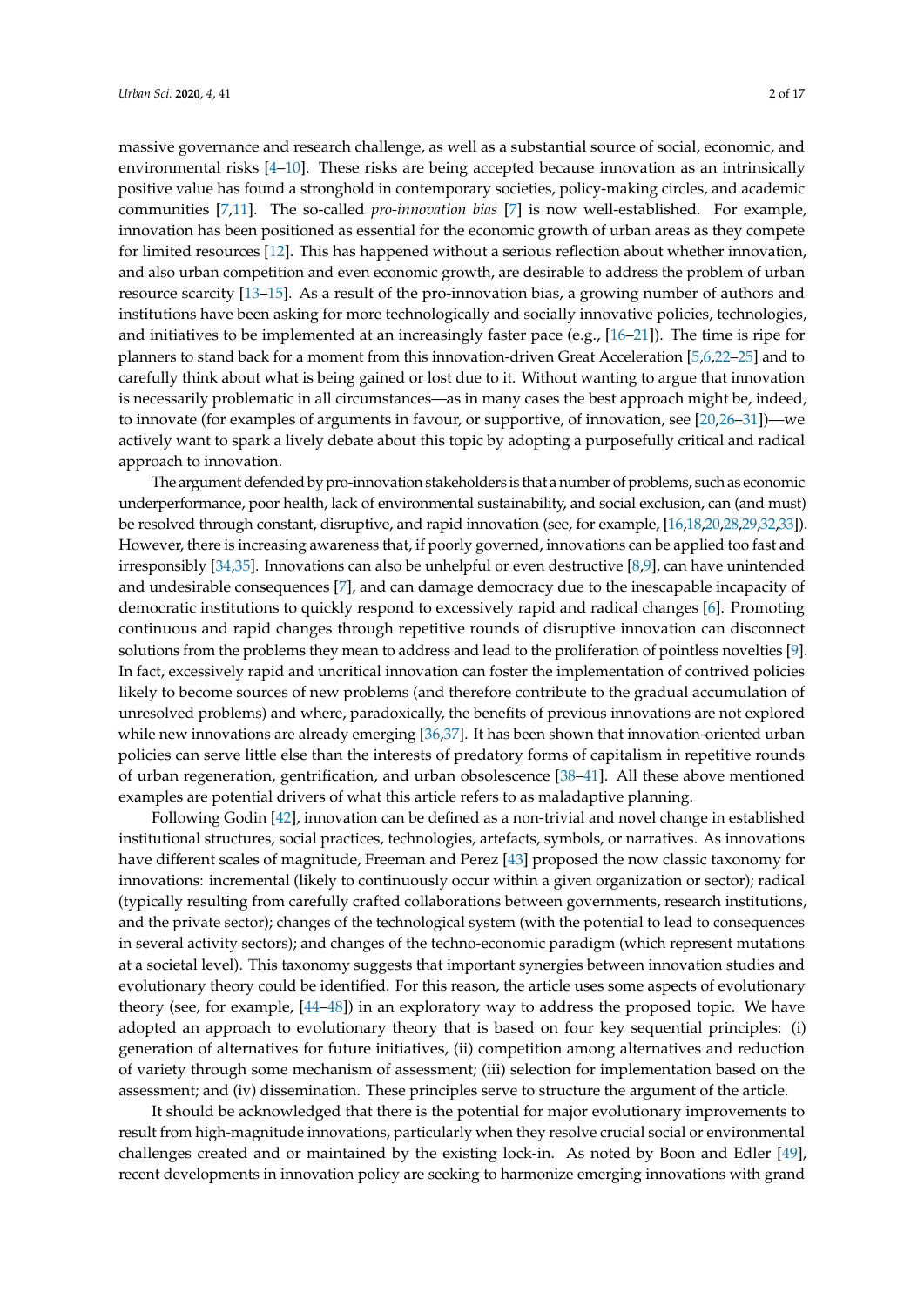the need for any type of innovation [\[50,](#page-14-14)[51\]](#page-14-15).

societal challenges such as climate change and ageing populations. There are, however, other ways to achieve constructive outcomes beyond innovation. These include, for example, the return to abandoned historical configurations that, seen retrospectively, provided simple but sound solutions: Consider the case of promoting cycling in contemporary cities as a means to achieve sustainable and active mobility. Similarly, producing and consuming less, and exploiting natural resources more sparsely and respectfully, might be the solution for many of the problems that affect contemporary societies beyond

This article is based on a systematic review conducted by the authors of the literature concerned with innovation, sustainable mobility and transport automation, and evolutionary theory applied to urban and transport planning. This led to a collective debate and reflection that has culminated in the production of the present article. From this joint reflection, it became clear that planning—and particularly transport planning—has not yet fully engaged with an emerging branch of more critical literature concerned with (responsible versus irresponsible) innovation. This systematic literature review has also shown that there is a significant lack of synergies between innovation scholars and those engaged with evolutionary theory. These knowledge and research gaps are probably leading transport planning organizations to implement policies and initiatives that are not as informed as they could be. Hopefully, the present article will serve to partially address this research gap and planning issue.

Before concluding this introduction, it is important to clarify that the article was written using a critical and somewhat radical voice. This choice was purposefully made to spark reactions and induce debate. The reader should therefore be aware of this intention and subsequent choice in terms of writing style while reading the article, which is structured as follows. In the next section, we critically discuss the complex subject of innovation and some of its interconnections with the planning field. After this, we present our approach to evolutionary theory. This allows us to offer an evolutionary reflection on innovation, making use of the example of automated vehicles for illustration. Even though we use an example from transport, the argument has cross-sectoral relevance, and it could have been illustrated with a variety of examples from other fields of activity without any connection with either transport or urban planning. We conclude the article with some policy implications and summarizing thoughts.

#### **2. Innovation in Planning: A Most Needed Critical Perspective**

Innovating is defined here as a process that alters the existing order through novel changes in institutions, technologies, social practices, and understandings [\[7\]](#page-13-4). In contemporary language, the word *innovation* is often interchangeably used as referring to the act of innovating (process); the result of that act, that is, the innovation itself (object); or the positive quality of something that is simultaneously considered new and good (value). In alignment with the nature of our argument presented below, we have refrained from considering "innovation" or "innovative" as intrinsically positive qualities of a given object or process. This implies that innovations can be both constructive and problematic for the public interest—as highlighted by researchers concerned with responsible innovation [\[34,](#page-14-3)[52,](#page-14-16)[53\]](#page-14-17).

The positive connotation contemporarily given to the innovative is a recent phenomenon. Godin [\[42\]](#page-14-9) shows that the concept of innovation has experienced five stages across history. First, innovation was seen as a forbidden concept. For example, during the Renaissance, innovation was considered heresy. Second, from the 17th century, it became a polemical concept and a rhetorical device to combat rapid and radical change. Innovation then became a pejorative term to be used against those attempting to change the establishment. Third, from the 19th century, innovation started to be seen as a positive concept and a means to achieve economic gains, although those undertaking innovations were not yet given much credit. Fourth, around the 1960s, innovation became a fully-fledged concept receiving positive attention, especially from economic theorists. According to Godin, the fifth and current stage corresponds to a situation where contrived change (that is, innovation for the sake of innovation) is uncritically accepted as positive by a variety of organizations and political forces.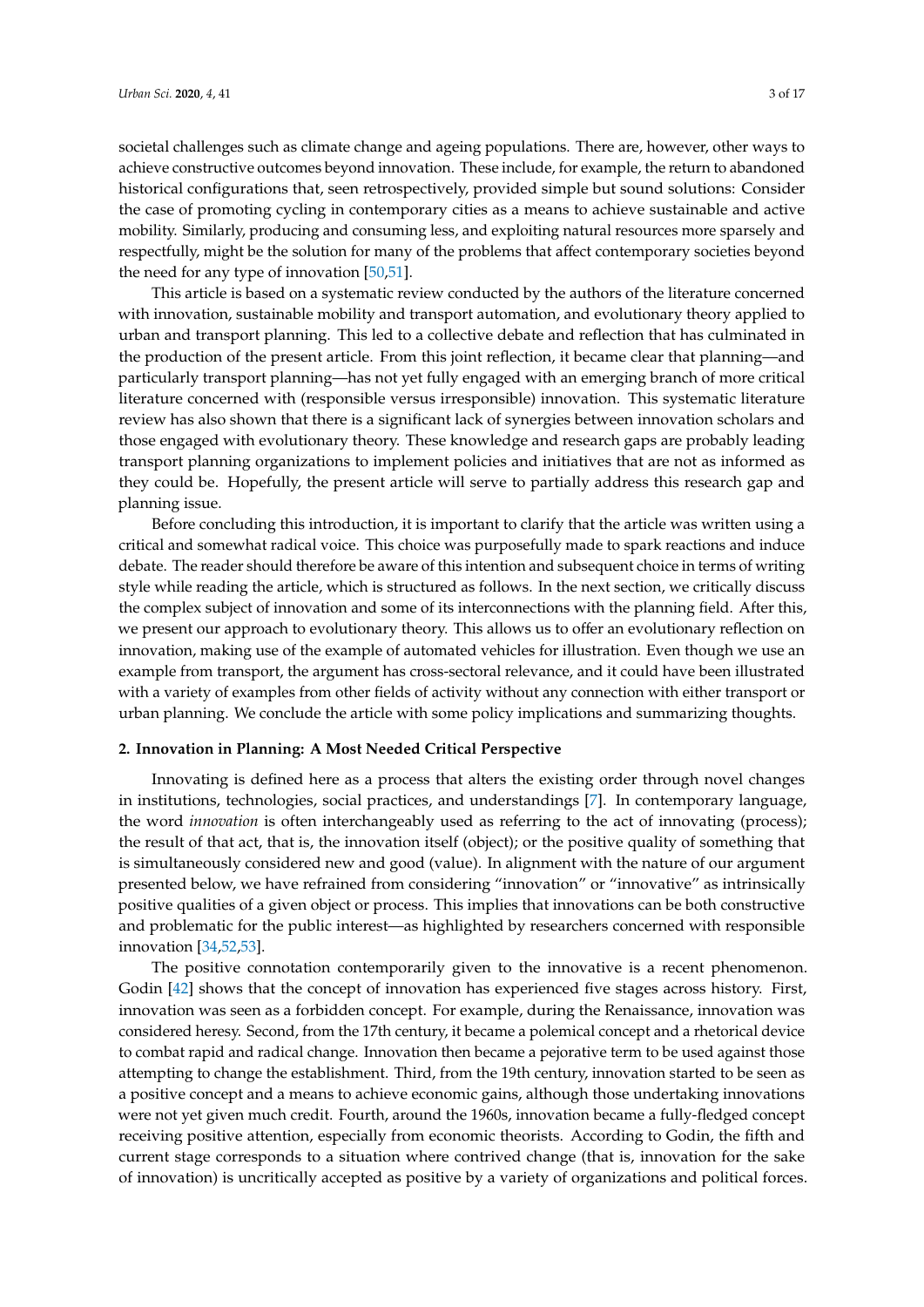This means that creating novel technologies, organizations, practices, and understandings is now seen by several key innovation stakeholders as an intrinsically desirable meta-goal of public policy to be transversally applied to all policy-making fields, from education to health and from immigration to transport [\[1,](#page-12-0)[19,](#page-13-22)[20,](#page-13-15)[33\]](#page-14-2). As Godin ([\[42\]](#page-14-9) p. 53) notes, today 'innovation has turned into a catchword or a buzzword, with a legitimizing function' frequently used to attract funding, sales, and attention.

Soete [\[54\]](#page-15-0) argues that innovation is today frequently used as a form of destructive creation (in opposition to creative destruction), that is, innovation serving the interests of the few against the public interest. Innovations aimed at promoting planned obsolescence of technological devices are an example of destructive creation. Paradoxically, and even though planned obsolescence is essentially unethical and against the public interest, contemporary societies became very receptive to so-called innovative technologies that were designed according to the principles of planned obsolescence and that are, therefore, unlikely to work for long while creating massive waste problems. Urban planning has not escaped the logic of obsolescence and has, to a large extent, integrated it in the way it deals with space. This is to be observed in a number of urban regeneration processes and experiments across the world, where the obsolescence of the built environment is in many cases cyclically used as a means to serve the vested interests of the elites [\[38](#page-14-7)[,39](#page-14-18)[,55](#page-15-1)[,56\]](#page-15-2). In line with this, a growing number of authors is alerting that planning is becoming increasingly bound to use innovative approaches to facilitate capital accumulation for the exclusive benefit of the super-rich [\[14,](#page-13-23)[40,](#page-14-19)[41\]](#page-14-8).

The high value given to fast and frequent innovation is also problematic for learning. As Sveiby [\[35\]](#page-14-4) alerts, regular and rapid changes make it difficult to learn about the emergent socio-technical configurations before they become obsolete and the next set of skills needs to be developed. This can lead both individuals and organizations to respond to problems and events in ways that are downright inappropriate. In Sveiby's view (but see also [\[54\]](#page-15-0)), the 2008 economic crisis was, to a large extent, the result of excessive innovation in the financial sector, disabling the capacity of finance agents to understand what was happening and the risks they were taking.

As long as innovation is credited as a public goal in itself, it can distract policy-makers from public goals proper, such as promoting sustainability and justice. This happens because the relationships between means and ends are harder to discern in the case of sustainability and justice than when means and ends are one and the same, as happens in the less critical (but very dominant) strands of innovation policy where implementing innovations is desirable in itself because it is innovative. This is a circular logic, but an effective and resilient one in contemporary discourses and policy-making (see, for examples, [\[9\]](#page-13-21)). There is, indeed, some advantage for the advocators of any idea to intertwine means and ends because that makes it more straightforward to politically sell the idea, implement it, and claim that it was successful. It is easy to claim that an innovation-oriented policy was successful because it led to the implementation of innovations (due to the self-fulfilling prophecy logic of such reasoning). Conversely, it can be quite difficult to claim that a sustainability-oriented (or social justice-oriented) policy was successful, as sustainability (or social justice) is harder to achieve and consensually measure. The benefits for policy makers of intertwining certain means and ends are therefore clear.

Sen [\[57\]](#page-15-3) argues that a given course of action can only be considered more desirable over others if it leads to more effective end benefits than its alternatives, and not simply because it is characterized by a given design feature (such as being innovative). In line with this, we propose that it is worthwhile and necessary to continue making the effort of separating means (such as innovating) from proper public goals (such as sustainability and social justice), as this is a key precondition for the critical analysis of the efficacy of choices. Moreover, considering that it is necessary to implement an innovation to solve a problem can, de facto, serve to make it difficult to effectively solve the problem because the best solution for the problem might not be innovative. Due to this possibility, the pro-innovation bias can also serve to force problem-solvers to engage in questionable rhetoric exercises to present the adoption of a traditional solution as being innovative [\[58\]](#page-15-4).

Furthermore, as discussed by Krüger and Pellicer-Sifrean [\[59\]](#page-15-5), an excessive focus on innovation can mislead collective judgement and decision-making, leading policy-makers to believe that only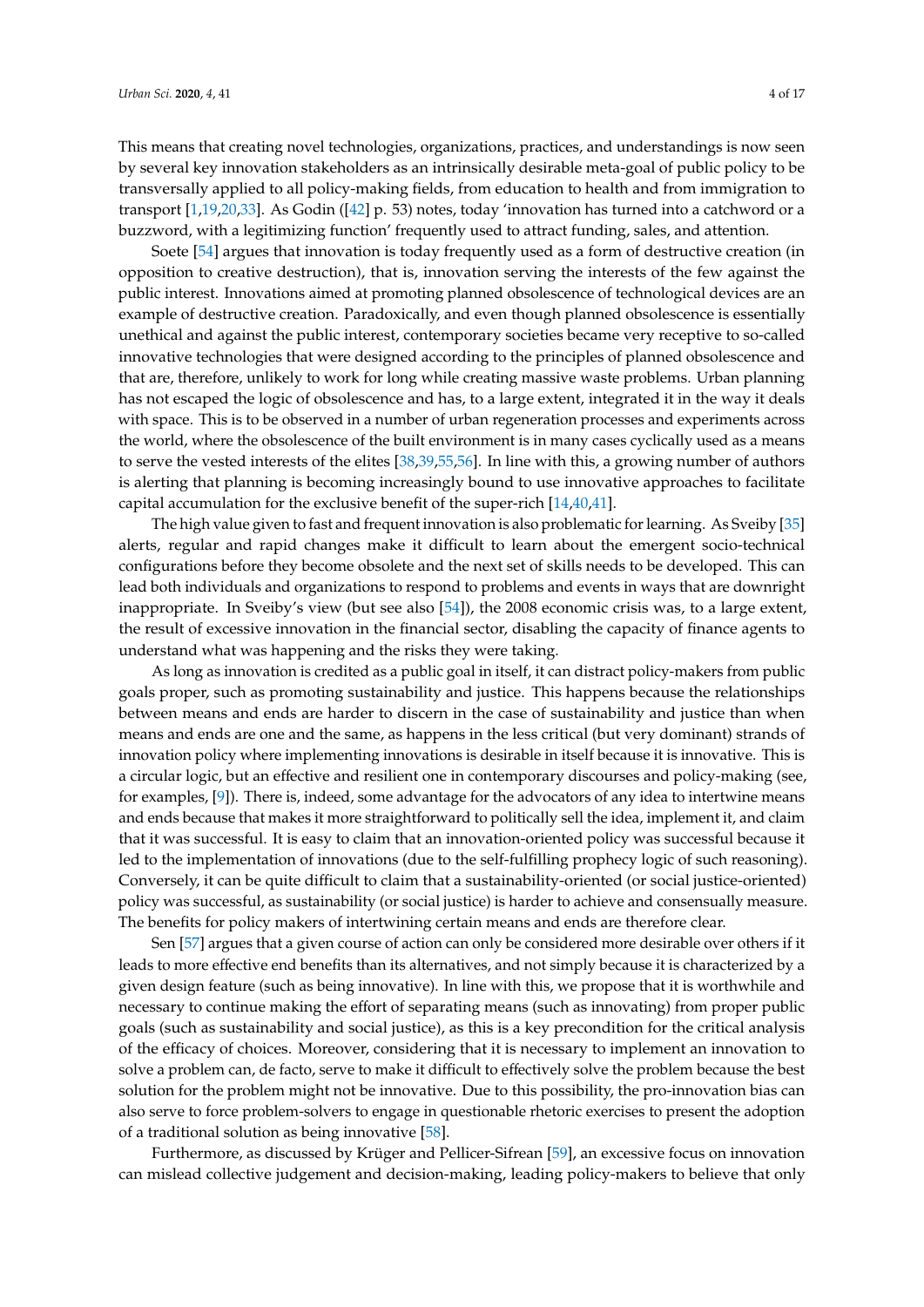through innovation can constructive changes emerge (therefore dismissing alternative possibilities such as self-empowerment and the return to solutions effectively used in the past); it can lead to the excessive activation of not yet fully drained personal, social, and environmental resources; and it can contribute to downplaying the importance of maintaining democratic debates when seeking solutions to wicked problems—as a fiction is created where forthcoming novelties will allegedly be able to solve all sorts of difficulties in a constructive and harmonious way. Additionally, the same authors argue that this focus on innovation can downplay the value of traditional lifestyles, which are rendered outdated even though they might have solutions for many of the socio-ecological problems that innovations are supposed to solve (see also [\[58\]](#page-15-4)).

However, the current social and economic order imposed by Big Tech firms, and specifically those that promote surveillance forms of capitalism, requires the legitimation of constant and rapid innovation to maintain their own dominance. Big Tech firms need the constant growth of data acquisition means so that they can successfully continue their business of data extraction from individuals, prediction of their behavior, and sales of these predictions to other companies [\[60,](#page-15-6)[61\]](#page-15-7). This is a key challenge that Big Tech firms experience today, which Zuboff [\[61\]](#page-15-7) calls the data extraction imperative. As we will see, automated vehicles are a key element of the strategy to satisfy the data extraction imperative of Big Tech firms, through which they can further assert their dominance in the urban environment as a non-virtual space of data extraction and behavioral control. For stakeholders of this nature, innovation is essential because only a discourse fundamentally supportive of it can legitimize their corporate strategies.

Before continuing, it is important to note that Big Tech firms are not alone in the adoption of profit- and control-seeking corporate behavior, as well as in the adoption of undemocratic strategies. The planning and planning-related literature presents a variety of examples where capital accumulation processes have employed novel and highly ingenuous means to act against the public interest while depoliticizing institutions and downgrading democracy. This body of literature presents multiple theorizations and examples from both urban planning and land use policy (e.g., [\[38,](#page-14-7)[62](#page-15-8)[–65\]](#page-15-9)) and transport planning (e.g., [\[66](#page-15-10)[,67\]](#page-15-11)). Reigner and Brenac [\[66\]](#page-15-10) alert their readers to a particularly ingenuous, and subtle, anti-democratic trend to be observed today in transport planning: the tendency to permeate transport policies with moralistic claims (e.g., "to move without creating pollution" or "to move but without harm"). This apparently benign trend is problematic because policies implemented under such moralistic banners are very difficult to contest, even when they are creating significant problems in other, or even the same, moral terms.

In summary, and in light of the abovementioned scholarly contributions, the emergence of automated vehicles (AVs) can be seen as one of the latest developments in the process of capital accumulation, following the increasingly dominant logic of techno-finance fixing [\[68\]](#page-15-12). This logic is characterized by the advocacy of innovative and technologically-intensive free-market solutions (frequently saturated with moralistic claims, e.g., "human driving errors kill people and therefore driving automation is a policy imperative") that maintain neoliberal business-as-usual while failing to address the social and sustainability problems in place. The innovation and techno-finance fixing nexus can represent a serious evolutionary problem for our societies: While their complexity increases due to constant new waves of (increasingly inept) innovations, their (very real) problems accumulate. Historically, this pattern of evolution has been associated with societal collapse [\[69\]](#page-15-13). This takes us to the next section.

#### **3. Evolutionary Theory Applied to Planning Processes: A Brief Overview**

Evolution is a process of change driven by dynamics of adaptation to existing or emerging conditions. When evolution is specifically seen as a concept capable of informing public policy, there is a variety of evolutionary approaches to be considered, particularly strategic niche management, transition management, and time strategies [\[70\]](#page-15-14). These approaches have a number of important theoretical and practical distinctions; however, they have in common the understanding that evolutionary approaches to policy-making in one way or another adopt the following basic sequential principles: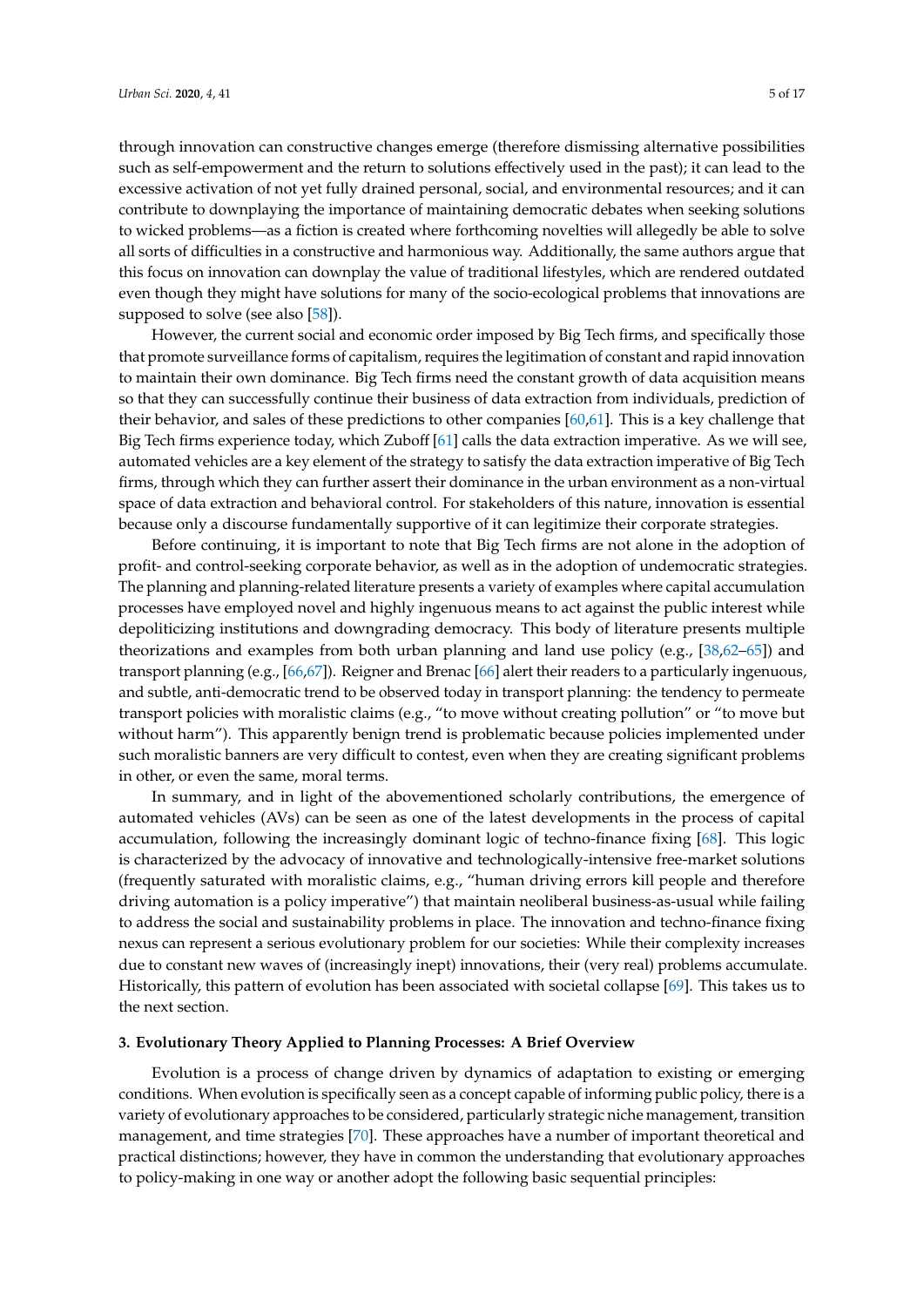- 1. Promotion of variety through the creation of alternatives,
- 2. Assessment of alternatives,
- 3. Selection of one alternative for implementation in the local context,
- 4. Dissemination in various contexts if, when, and where appropriate.

Innovating is a process in which variety of alternatives is promoted. Therefore, it can assist the first principle of evolution. However, the alternatives can also be historically retrieved (that is, when abandoned technologies and practices are adopted again) or result from combinations of the historically retrieved with the established, the innovative, and the do-nothing alternative.

Note that the four principles do not necessarily occur in the given order. For example, some initiatives are assessed after implementation, while the promotion of variety can happen during dissemination. However, as will be discussed later, changing the sequence can have drawbacks. Note as well that the assessment of fitness is simultaneously carried out by policy-makers, funding agencies and planners, organizations, and the public, as well as by the social, economic, and natural environments. Acknowledging these human and non-human agents and their roles in evolutionary processes is relevant because maladaptation emerges from their dialectic actions and emergent relationships.

*Maladaptation* occurs when policy-makers, funding agencies, planners, and other relevant political stakeholders insist on proliferating and then positively assessing, implementing, and disseminating initiatives that have too little rapport with, and or are not fit for, the challenges being experienced in the social, economic, and natural environments. Alkemade and Hekkert [\[71\]](#page-15-15) alert for the excessive orientation of innovation policy to promote competitiveness and economic growth—in many cases at the expense of environmental sustainability. With this, innovation contributes to maintaining the existing unsustainability lock-in instead of contributing to promote systemic change towards sustainability. The case to be introduced below—that of automated vehicles—is a paradigmatic example of this orientation: In a moment when *peak car* might be finally taking place (for a discussion see [\[72\]](#page-15-16)), innovators emerge as rescuers of the car industry and car dominance.

Three clarifying remarks are necessary before continuing. First, we are not focusing on evolution at the level of individuals or species. The adopted approach is instead based on the work of theorists such as Bertolini [\[46,](#page-14-20)[47](#page-14-21)[,73\]](#page-15-17), Moroni [\[44\]](#page-14-11), and Van Assche and Beunen [\[45\]](#page-14-22) who focus on the evolution of institutions and policy-making practices rather than of individuals. The units of analysis here are therefore policy-making practices and policies and the technologies and social practices co-endorsed by them.

Second, in our view, evolution is bereft of ethical orientations. It is not, by default, aimed at moving systems from the worse to the better, as is sometimes implied, for instance, in European Commission or Organization for Economic Co-operation and Development (OECD) documents [\[16–](#page-13-9)[19\]](#page-13-22). In the sense we give it, saying that something is more evolved is not a statement about its enhanced qualities in comparison to something that is less evolved. Instead, it is a statement about the extent to which something has been exposed to repeated iterations of variety creation, assessment, selection, and dissemination. An example: Automated vehicles will be more evolved than those requiring a human driver, as they will be the result of substantially more evolutionary iterations. Are they better, though? Maybe not: The current debate in academic circles raises skepticism about their added value for the public interest [\[4,](#page-13-2)[74](#page-15-18)[–76\]](#page-15-19).

Third, evolution simultaneously occurs within various nested evolutionary milieus. These might be associated with different and, in some cases, contradictory assessments of fitness. This leads to evolutionary paradoxes. Consider the case of climate change driven by the transport sector: The use of the automobile is an evolution supported by many societies. This evolution is problematic for the natural environment and can eventually lead to a situation in which humans cannot survive in it. This means that what can be perceived as an adaptation in a given evolutionary milieu (e.g., using private cars in car-friendly cities for private benefit) is a maladaptation in another evolutionary milieu that includes the previous one (e.g., using private cars in car-friendly cities that exist in a fragile world experiencing climate change). This paradox is at the core of our argument: Promoting innovation can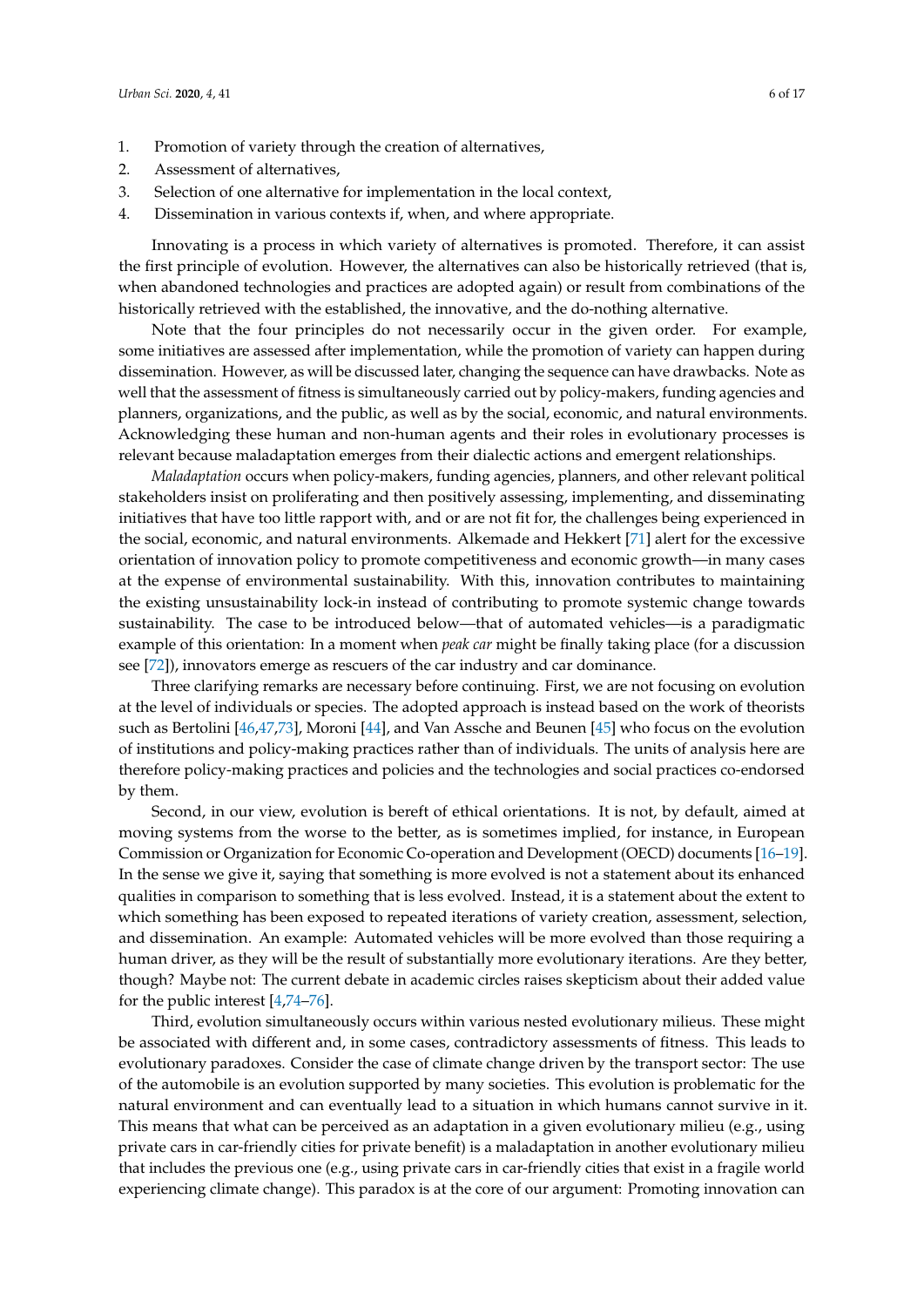easily lead to the selection of certain alternatives that become very successful in the policy environment (and are, therefore, funded and promoted by key stakeholders). These can be, however, maladaptive in the social and natural environments in which the policy environment is nested.

#### **4. Maladaptive Policy-Making and Automated Transport**

This section will explore some possible mechanisms leading to the emergence of maladaptive policies due to an excessive focus on innovation. For this, it will use the four evolutionary principles presented above. The mechanisms will be discussed using the case of automated vehicles (AVs) for illustration.

AVs are understood here as cars with the ability to independently perform all driving tasks in any street or road environment—a definition that essentially matches the so-called "level 5" of vehicle automation [\[77\]](#page-15-20). Litman [\[78\]](#page-15-21) foresees that some pioneer AV models might start to operate in some places already in the 2020s. Originally conceived in the 1940s to reduce traffic fatalities and increase safety, it is most likely that much can be gained (but also lost) from their deployment [\[79\]](#page-15-22). Examples of the potential benefits of such machines are: enhanced energy efficiency; reduced traffic accidents; greater mobility for disabled people, the elderly and all those unable to drive; reduction of urban areas dedicated to car parking; customized mobility services; and optimized delivery of goods—among many other possibilities. However, AVs have now become entangled in a narrative where they are presented as a silver bullet solution for the key problems experienced in the transport sector and that any problems they might generate will be addressed by additional technological enhancements. As stated by Shladover [\[80\]](#page-15-23) p. 199, these narratives have transformed "qualified statements by system developers into seriously inflated and unrealistic interpretations" (e.g., [\[81\]](#page-15-24)). As we will see below, the way AVs are emerging constitute an example of how innovation is driving societal dynamics most unlikely to be aligned with the public interest. These dynamics constitute a planning orientation that manifests the tendency of contemporary mobility to both reinforce and internalize risk at a systemic, quasi-ontological, level [\[82\]](#page-16-0).

Note that maladaptive tendencies can manifest because of other drivers besides the excessive focus on innovation. For example, policy makers and public servants might become too focused on playing *blame games*, that is, they become primarily interested in protecting their own careers and agencies while attacking other careers and agencies in ways that are disconnected from the purpose of their institutions [\[83\]](#page-16-1). This is a specific case of a more general phenomenon where public servants develop working cultures that are focused on individual objectives misaligned with the collective objectives of the institution for which they work—a problem potentially resulting from the implementation of poor assessment metrics [\[84\]](#page-16-2) or by excessively intricate bureaucracies [\[85\]](#page-16-3). In summary, maladaptive planning can be generated and aggravated by a range of factors. This article specifically discusses how an excessive focus on innovation can contribute to the emergence of maladaptive tendencies in (transport) planning. It uses evolutionary theory to structure the argument and automated vehicles as an example.

### *4.1. Maladaptation and the First Evolutionary Principle: Promotion of Variety through the Creation of Alternatives*

Maladaptive planning practices can emerge when stakeholders engage in processes that either promote variety of alternatives exclusively within a narrow area of (their) interest or, conversely, when they block the emergence of alternatives outside that area of interest. Both situations are problematic because adaptive capacity is favored by having multiple alternatives of very different natures available when challenges appear. Even if many of these alternatives will prove to be inadequate, the more alternatives there are, the greater the probability that at least some will offer suitable responses to emerging problems. If, however, stakeholders establish excessively strong priorities for a given technological or social area or, even worse, to a given alternative within that area—see the notions of technology push and policy pull by Von Schomberg [\[34\]](#page-14-3)—it becomes possible that the most suitable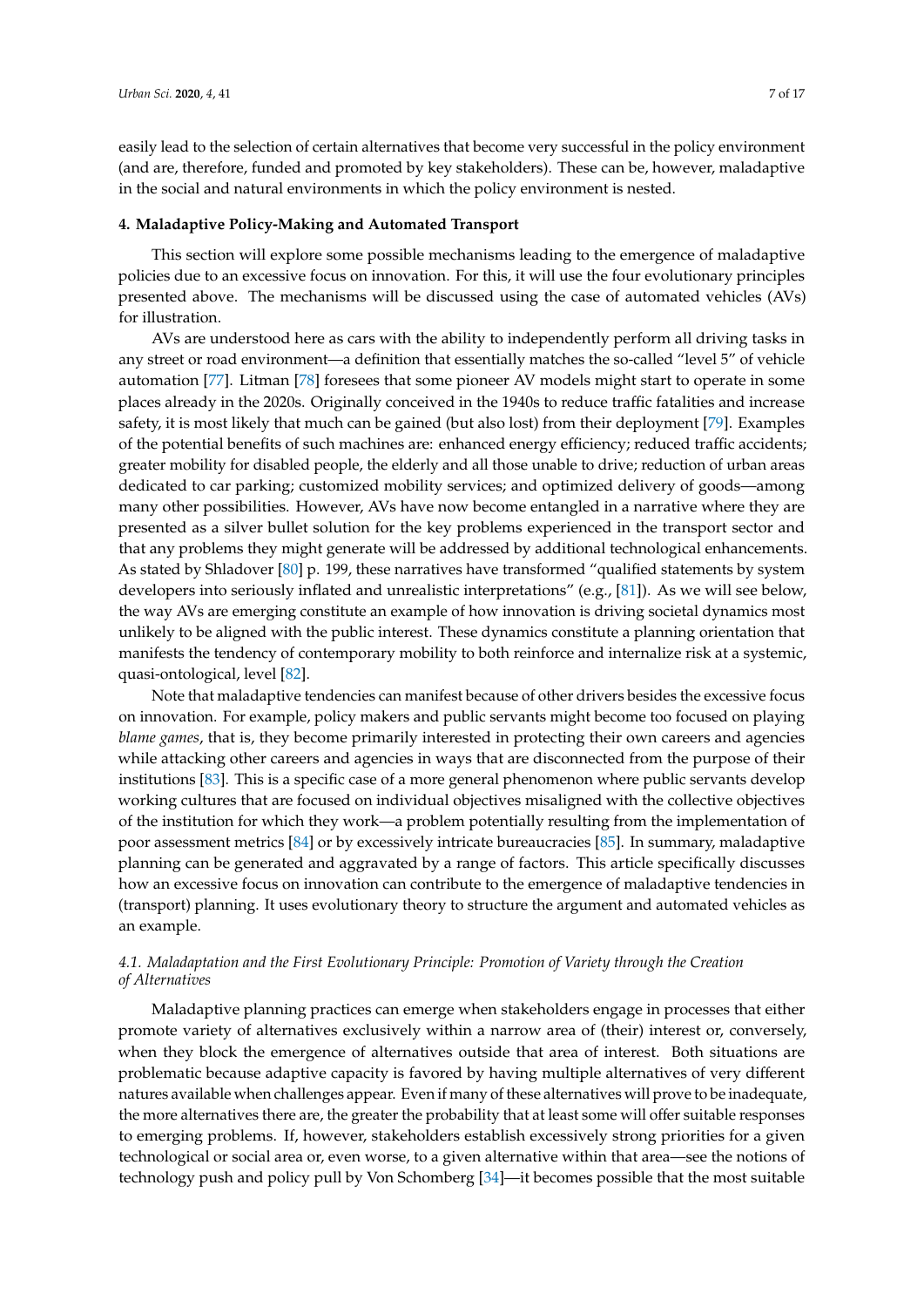solutions for emergent problems are to be found completely outside the chosen area of investment. This is maladaptive because collective human action leads to situations that are unfavorable to their own capacity to adjust to the unknown. This reasoning is supported by Pfotenhauer and Juhl [\[1\]](#page-12-0), for whom the narrowing of policy options is one of the consequences of the pro-innovation logic. This seems to be a paradox as, at first sight, innovation comes across as a means to expand policy options. However, in practice, the dominant pro-innovation logic systematically downgrades and alienates other logics that fail to comply with the imperative of continuously and rapidly replacing the old by the new.

#### Application to Automated Transport

AVs require top artificial intelligence abilities, refined motoring and safety devices, and cutting-edge navigation and communication technologies. In this sense, AVs represent not only a future vision that requires innovation to emerge, but also powerful catalysts for innovation and generators of alternatives for the future within a clearly high-tech area of development [\[76\]](#page-15-19). The advocators of AVs argue that these machines will lead to several benefits of great importance precisely because these machines will incorporate all these innovations. Some of the benefits they ask the public to expect are higher levels of car sharing; reduced costs of travel for people and freight; improved quality of road travel experience; reduced congestion, accidents, and car ownership; and economic growth [\[86–](#page-16-4)[89\]](#page-16-5).

However, there is a flipside to this optimistic perspective. Justified by these potential benefits (which are being questioned by an increasing number of critical authors, see [\[4,](#page-13-2)[75](#page-15-25)[,76](#page-15-19)[,79\]](#page-15-22)), the increased focus on AVs can lead, and probably is already leading, to decreased attention for public transport and other mobility solutions. Indeed, several of their proponents see AVs as direct competitors and as suitable replacements for public transport solutions that are likely to effectively decrease the use of such solutions (and of active modes of travel as well) [\[89](#page-16-5)[–91\]](#page-16-6). It is still uncertain how AVs will interact with pedestrians, cyclists, and other active modes of transport [\[92\]](#page-16-7). In other words, focusing on AVs is likely to be associated with a decrease in attention to, and a decrease of use of, other modes of transport and, possibly, to the creation of urban environments where these other modes will be seen as undesirable or even unsafe alternatives by travelers and commuters. This is a lost opportunity for active travelling and the addressing of obesity and physical inactivity problems through transport policy (for insights on the relevance of doing so, see [\[93,](#page-16-8)[94\]](#page-16-9)).

Additionally, AVs are most likely to be part of a covert surveillance strategy promoted by Big Tech firms [\[60](#page-15-6)[,61\]](#page-15-7). This strategy is aimed at using not only the internet, but also the (smart) city as a whole, as a comprehensive and integrated space of data collection, behavior prediction and control, and very deep commodification of human emotion, cognition, and behavior. Important questions emerge from such a possibility: Is the smart city a space where alternatives to surveillance technologies are not to be found? Will privacy constitute a high-end luxury for the very few [\[95\]](#page-16-10)? AVs are thus also examples of surveillance and control devices of the smart city paradigm: They are not only supposed to fully monitor where people go, they will also be able to fully control where people go and what they are allowed to experience during the trip—in particular, if Big Tech firms are allowed to implement a corporate ownership model for AVs [\[96\]](#page-16-11).

The emphasis on AVs we see today is thus problematic because it threatens the viability of the first evolutionary principle: While it is promoting variety of alternatives within the narrow area of transport automation—and is therefore ignoring important criticisms made on the excessive reliance on technology to solve societal problems  $[8,9]$  $[8,9]$ —it is becoming a threat for variety outside it.

#### *4.2. Maladaptation and the Second and Third Evolutionary Principles: Assessment and Selection of Alternatives for Local Implementation*

The second and third evolutionary principles (assessment and selection) will be jointly considered here. In order to achieve high adaptive capacity, it is constructive if stakeholders assess and select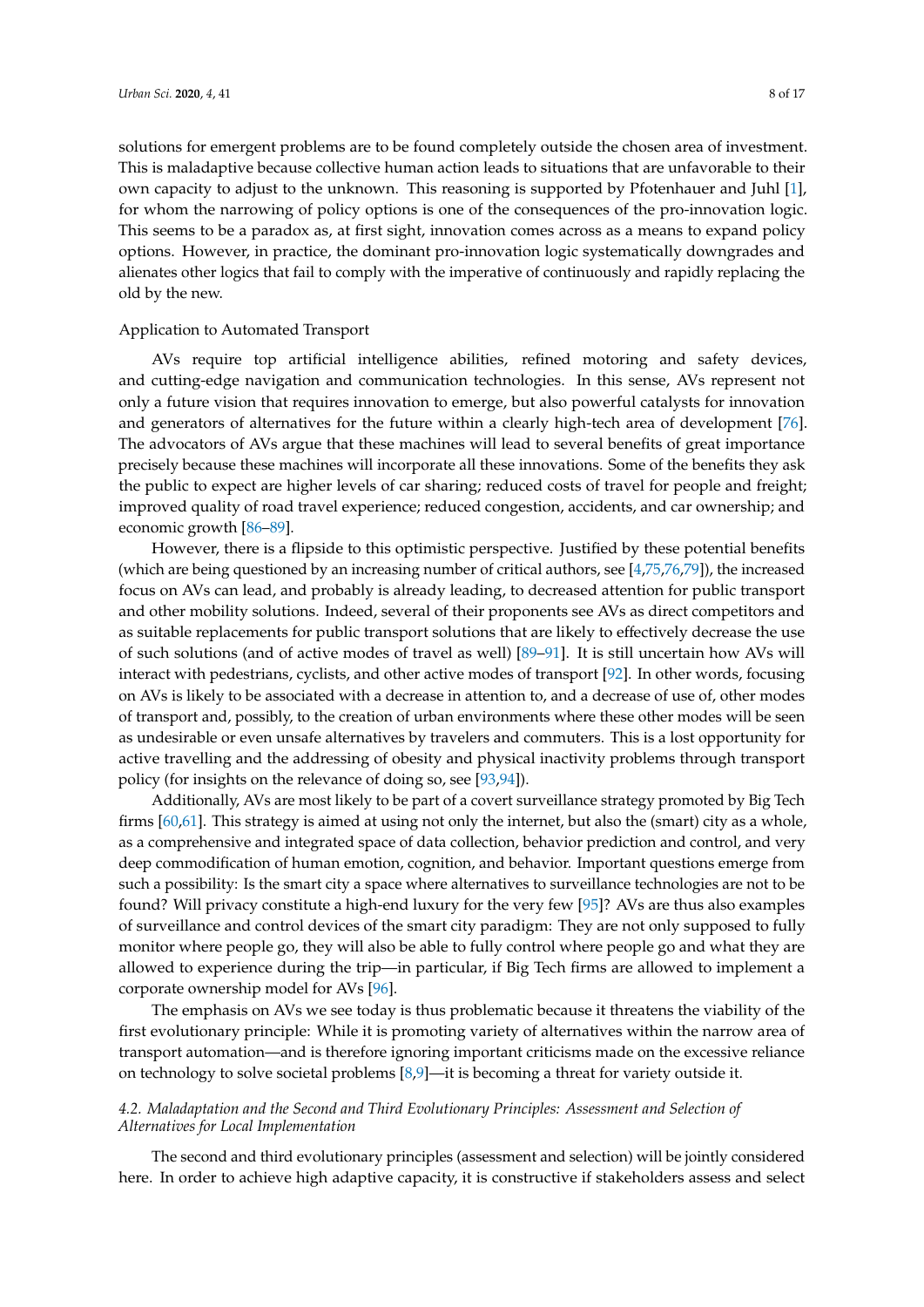alternatives using the most holistic and informed evaluation methodologies at hand. As alerted by Urban and associates [\[48\]](#page-14-12), evolutionary assessment approaches require multiple types of validity. In other words, creating assessment tools and selecting alternatives based on their ability to perform particularly well in just one assessment dimension, but not in several, is a potentially maladaptive policy-making practice. Supporting this logic, the work of Bertolini [\[46,](#page-14-20)[47,](#page-14-21)[73\]](#page-15-17) suggests that—in the presence of high levels of complexity and uncertainty about the future as those we have today—it is important that policy makers prepare societies in general, and the transport sector in particular, to be not only resilient, but also adaptive. In the same vein, Stilgoe and Owen [\[52\]](#page-14-16) argued that responsiveness (that is, the capacity to change the direction and type of innovation-oriented developments when confronted with the unexpected) is a key dimension of what he calls *responsible innovation*. Von Schomberg [\[34\]](#page-14-3) asks for the systematic use of technology assessment and technology foresight approaches. This echoes the views of Docherty and Marsden [\[4\]](#page-13-2), who alert their readers for the need to balance well the short-term benefits and costs of a given mobility innovation with their long-term consequences.

#### Application to Automated Transport

Regarding assessment and selection of alternatives, the automotive industry is promoting an (overly) optimistic imagination about AVs at the same time that they are doing their best efforts to accelerate the implementation of such vehicles. As noted by Docherty and Marsden [\[4\]](#page-13-2), contemporary imaginings of mobility are, to a large extent, crafted by the producers of mobility innovations. This happens because the automotive industry has high stakes in the development and positive marketing of AVs: The car is losing its original appeal and economic profitability, as younger generations seem to be consistently reducing its use [\[97](#page-16-12)[,98\]](#page-16-13). The success of AVs would potentially mean a new prosperous phase for this industry [\[90\]](#page-16-14). At the same time, local authorities see the economic short-term advantages of allowing AVs in their streets because this might provide them with some credits in terms of urban marketing and positioning in city rankings. Critical authors argue that AVs can lead to very negative consequences for urban areas if poorly governed (e.g., [\[4](#page-13-2)[,79\]](#page-15-22)), but this research continues to be relatively marginal while major interests portray smart transportation as a highly beneficial innovation to be promoted and lavishly funded [\[86,](#page-16-4)[99\]](#page-16-15). The willingness to promote this agenda is leading the engaged stakeholders to depict it as offering high benefits so that the societal costs associated with developing it can be seen as reasonable by the public. As Zuboff [\[61\]](#page-15-7) describes, Big Tech firms systematically use their substantial budgets and massive influence to force the rapid implementation of disruptive innovations so that a new normal can rapidly be created. To work, this needs to be done before any serious democratic or ethical scrutiny, and before the establishment of legal frameworks capable of blocking or shaping actions so that they might serve the public interest (see, also, [\[4\]](#page-13-2)).

If the focus on innovation was not so strong today, there would likely be a more critical appreciation of these situations, as well as more inclusive democratic discussions about which innovations should be considered desirable or undesirable. As contemporary policy-making embraces a pro-innovation bias strongly enforced by Big Tech, what we are witnessing is an increasing number of cities preparing to welcome AVs onto their streets (see, for example, [\[86\]](#page-16-4)) without making a serious effort to determine the benefits and costs of such an innovation. Cities are moving towards this future also without seriously asking whether citizens desire or at least accept it—a key social inclusion practice recognized as needed both by transport [\[100,](#page-16-16)[101\]](#page-16-17) and critical innovation scholars [\[52\]](#page-14-16). In this way, pro-innovation forces are interfering with the evolutionary principles by crushing the first principle (creation of variety) onto the second and third principles (assessment and selection of initiatives) so that they can rapidly move towards dissemination. In desirable circumstances, new ideas appear and are then tested and discussed to determine the extent to which they are valid and should be implemented and disseminated. Under the pro-innovation logic, new ideas *must* be rapidly disseminated without such scrutiny or discussion [\[1](#page-12-0)[,9](#page-13-21)[,61\]](#page-15-7).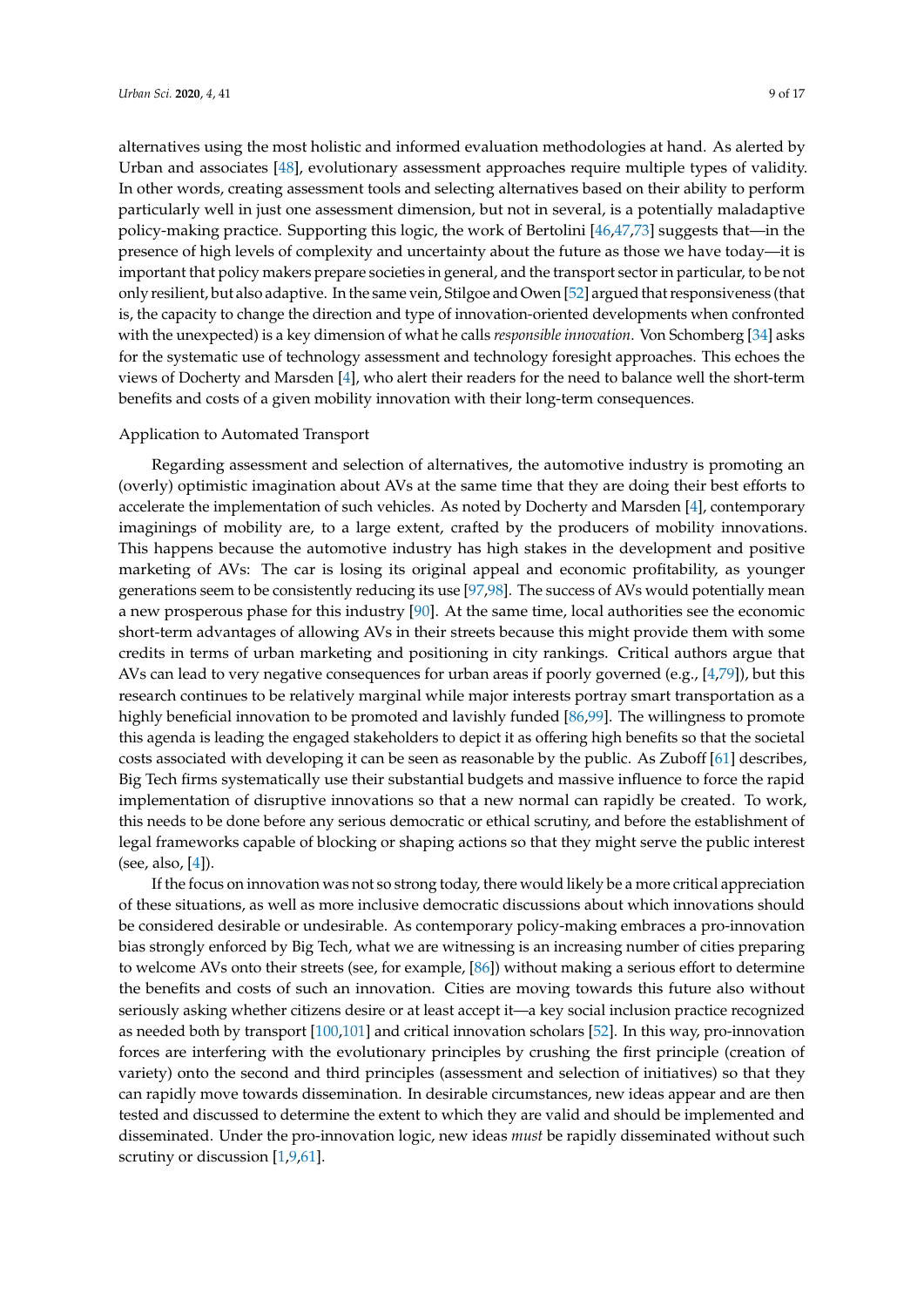#### *4.3. Maladaptation and the Fourth Evolutionary Principle: Dissemination in Various Contexts*

Dissemination is the fourth, and final, evolutionary principle for good reasons. First, because it should typically be applied after its object was successfully tested in a limited number of places and proved to have benefits that exceed the costs of dissemination. Second, and in connection with the first, because—if it proves to be problematic—the localized scope of implementation and testing geographically limits the negative consequences. As recommended by Stilgoe and Owen [\[52\]](#page-14-16), innovations should be implemented in ways that allow for responsiveness to the unpredictable. Dissemination being typically the last step is, therefore, a precautionary and sensible choice in most cases and one likely to contribute to avoiding the risks of maladaptive initiatives proliferating too rapidly. For further insights see, for example, the critical reflections on urban experimentation as an increasingly dominant practice in contemporary urban policy-making provided by Savini and Bertolini [\[102\]](#page-16-18).

#### Application to Automated Transport

As AVs are still in an initial stage of development, it seems rather unlikely that there are already safe, ethical, and economically sound conditions to disseminate these machines. However, dissemination is already taking place for testing purposes [\[90\]](#page-16-14). This is problematic for several reasons. First, it takes advantage of the legal void concerning this innovation to create a new normal while exploring different geographical areas and gather sensitive data without giving time to local authorities and national governments to prepare and scrutinize the process [\[61\]](#page-15-7). As alerted by Stilgoe and Owen [\[52\]](#page-14-16), emerging innovations have the tendency to fall into institutional voids (see, also, [\[103\]](#page-16-19)). Actively capitalizing on these voids is well-aligned with the principles of cybernetic urbanism [\[60\]](#page-15-6), according to which decisions should automatically flow from data analysis and technological advances without the need for political debate. This is not only coercive and unethical, but also a threat to democracy [\[61\]](#page-15-7) and an obvious problem for the governance of the transport sector [\[4\]](#page-13-2). Even though this is not maladaptive in itself (even though it is necessarily undemocratic), it can lead to all sorts of problematic outcomes. Indeed, and as argued by Milakis and associates [\[104\]](#page-16-20), AVs are likely to have short-term benefits, for example, reduced accidents and emissions while promoting greater road capacity and fuel efficiency. However, it is unclear whether the middle- and long-term outcomes will be positive, as expressed in changes in economic vitality, public health, and social justice. This suggests that disseminating AVs is an option to be considered with great care and to be carefully governed [\[4,](#page-13-2)[79\]](#page-15-22). However, as shown in research about planners, "the constraints of neo-liberal politics that shape the context of planning have led some planners into an almost existential doubt over the extent to which AVs can be shaped by planning and public policy at all" [\[105\]](#page-16-21) p. 99. At the same time, a range of academics are assuming that the introduction of AVs into the urban environment is a certainty that cities should prepare themselves for (e.g., through appropriate land use and parking policies) instead of something that should be democratically debated. This nihilistic understanding held by a growing number of public officials and even academic researchers is a sign of alarm. It reveals the extent to which pro-innovation corporate powers in general, and the car industry in particular, have gathered immense powers to shape our imaginations about urban futures (as noted by  $[4]$ ). Indeed, there is a growing public consensus that technological development is a quasi-natural force that societies need to adapt to, instead of being merely the result of unregulated actions conducted by concrete people working for specific corporations [\[61\]](#page-15-7).

#### **5. Re-Thinking Innovation in Planning: Policy Recommendations**

The previous sections presented a critical analysis of some mechanisms through which an excessive focus on innovation might lead to the emergence of maladaptive policies and initiatives in planning. This allows us to present a summarizing table (Table [1\)](#page-11-0) where a number of key policy recommendations are offered. These recommendations may inspire planners in general, and transport planners in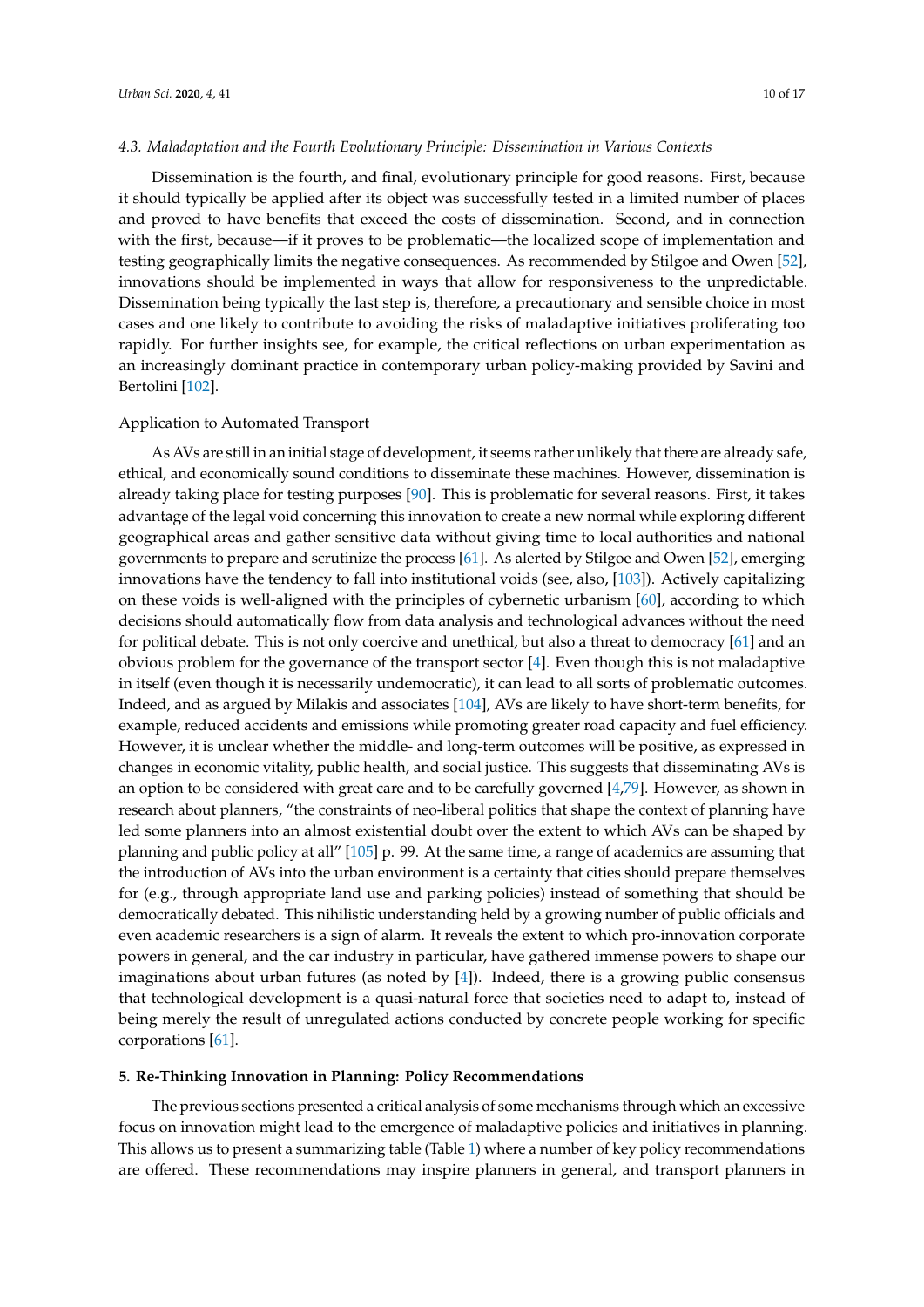Table [1](#page-11-0) was produced assuming a number of shifts that innovation policy applied to planning could experience in the name of the public interest. Four shifts in particular should be highlighted. They are phrased in a purposefully radical manner, so that they are more prone to spark reactions and promote debate among planners about this topic.

The first shift concerns *values*: From a current logic where innovation and the innovative are considered positive values and goals, we would make a shift towards a logic where innovation is merely a means to achieve meaningful values and goals (e.g., sustainability, justice).

The second shift would complement the first and would be about *focus*: Presently, innovation receives high levels of attention from a wide variety of stakeholders, and has taken a key place in contemporary discourses. After this shift, innovation would be considered only when relevant, as well as *maintenance of the establishment* (that is, to adopt the do-nothing alternative) and *retrieval of previous configurations* (that is, to adopt technologies and practices that were constructively used in the past and were, to a larger or lesser extent, abandoned—consider, for example, cycling).

This leads us to the third shift, which would be concerned with *speed*: At the moment, there is a substantial support for rapid and disruptive innovations as market-driven mechanisms to promote economic growth. After this shift, the speed of innovations and the level of disruption induced by them should be carefully and critically considered when analyzing the specific characteristics of places, people, organizations, technologies, and the goals to be achieved (among other possible factors to be identified through reflection and experience).

The fourth and last shift would be about *legitimacy*: Innovations of all kinds (including those with massive disruptive potential) are today being freely implemented in contemporary societies as they are presented as free market products. After this shift, disruptive innovations would be disseminated only after they are critically assessed by democratic means as contributing to the public interest and an appropriate legal and governance framework was created to receive them.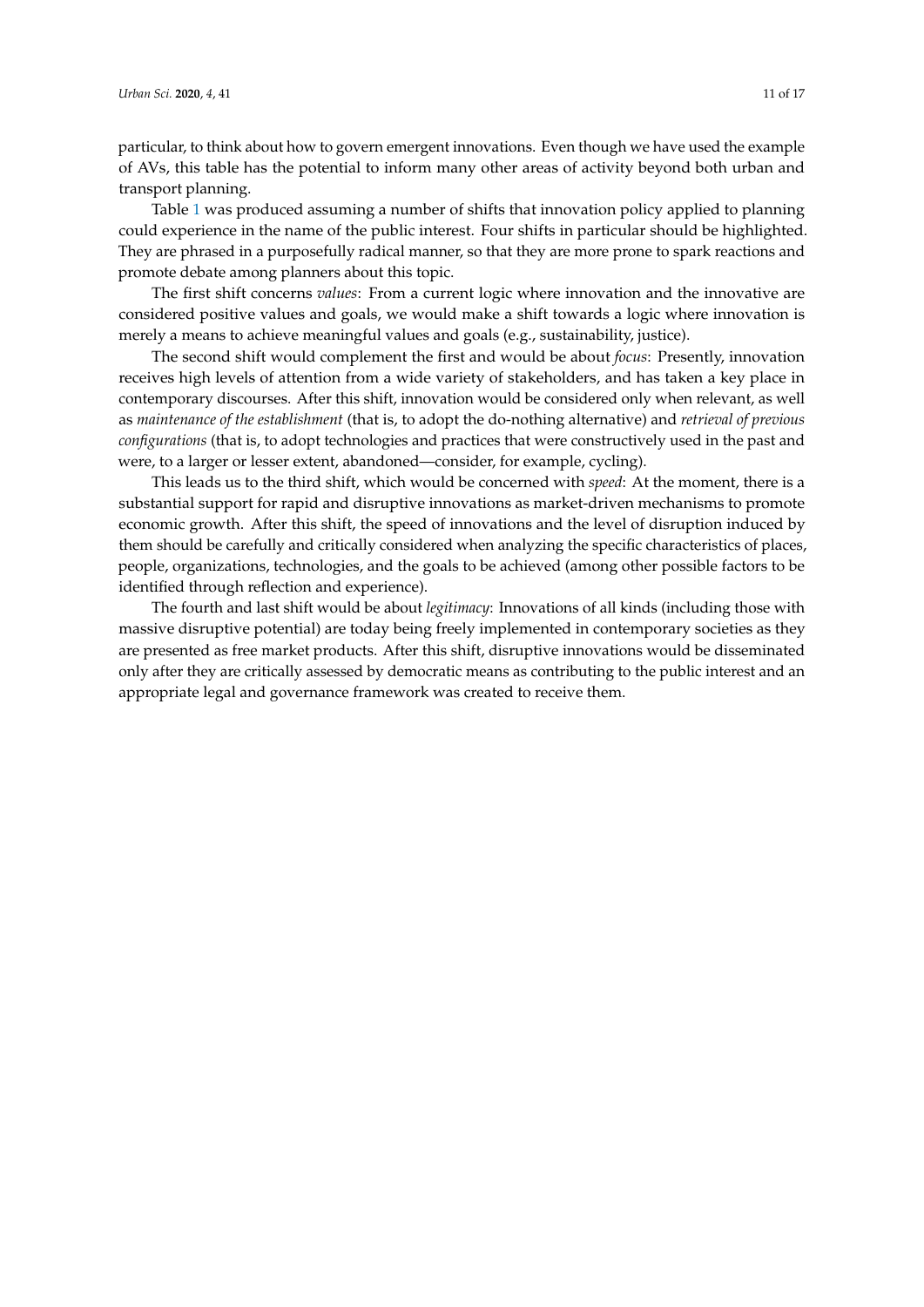<span id="page-11-0"></span>

| Evolutionary<br>Principle                                                     | <b>Policy Recommendations for Planners</b>                                                                                                                                                                                                                                                                                                                                                                                                                                                                                                                                                                                                                                                                                                                                                                                                                                                                                                                                                                                                                                                                                                                                                                                                                                                                                                                                                                                                                                                                                                                                                                                                                                                                                                                                                                                                                                                                                                                       |
|-------------------------------------------------------------------------------|------------------------------------------------------------------------------------------------------------------------------------------------------------------------------------------------------------------------------------------------------------------------------------------------------------------------------------------------------------------------------------------------------------------------------------------------------------------------------------------------------------------------------------------------------------------------------------------------------------------------------------------------------------------------------------------------------------------------------------------------------------------------------------------------------------------------------------------------------------------------------------------------------------------------------------------------------------------------------------------------------------------------------------------------------------------------------------------------------------------------------------------------------------------------------------------------------------------------------------------------------------------------------------------------------------------------------------------------------------------------------------------------------------------------------------------------------------------------------------------------------------------------------------------------------------------------------------------------------------------------------------------------------------------------------------------------------------------------------------------------------------------------------------------------------------------------------------------------------------------------------------------------------------------------------------------------------------------|
| Promotion of<br>variety through<br>the creation of<br>alternatives            | Encourage policies capable of generating alternatives that might prove to be useful in the future, even if the scenarios where these alternatives will be needed are<br>$\bullet$<br>considered unlikely today. Conversely, avoid the promotion of alternatives strictly within a narrow area of policy interest (e.g., automated vehicles) and—above<br>all—avoid placing too many resources and attention on a given alternative (e.g., a given model or brand of automated vehicles).<br>Promote a rich and varied market while avoiding the establishment of corporate monopolies with the power to enforce their products and services in the market<br>$\bullet$<br>beyond the reach of other competitors.<br>Avoid placing too much emphasis on AVs and other smart-mobility solutions; instead, maintain a variety of options under consideration. These should include both<br>high-tech (e.g., AVs) but also low tech (e.g., cycling) alternatives, as well as both collective and individual transport alternatives. The same could be said about<br>varieties of fuels adopted, about having global and high-mobility oriented alternatives (e.g., high-speed trains), and local and low-mobility ones (e.g., favorable<br>conditions for walking and using local products and services), as well as both smart and non-digital technologies.<br>Seriously consider the do-nothing alternative. Consider the possibility of using the lack of change as an opportunity to evaluate and learn about the long-term<br>effects of previous innovations and answering questions such as: What have previous innovations brought to society? Where they useful, ethical, constructive?<br>Who has lost and who has won from them? How could they have been better implemented? Which alternatives were discarded and should not have been? Should<br>we return to previous configurations? Should we maintain the do-nothing approach? For how long? Why? |
| Assessment and<br>selection of<br>alternatives for<br>local<br>implementation | Assess and select alternatives using the most holistic and comprehensive evaluation methodologies possible. The best is to promote alternatives that score high in<br>٠<br>diverse forms of assessment characterized by diverse (and even mutually contradictory) goals and, at the same time, can be adapted or adjusted to unpredictable<br>developments and future scenarios.<br>Use a variety of methodologies for assessment, both econometric and non-econometric. Avoid relying too much on methodologies for assessment that are<br>excessively bound by the technical and ideological principles of a given disciplinary area, e.g., Cost-Benefit Analysis (as it is excessively associated with econometric<br>assessment principles).<br>Carefully analyze who gains and who loses from the implementation of the innovation under consideration as it is unlikely that a given innovation will benefit all.<br>Avoid implementing alternatives that require an excessive level of commitment to and reliance on its success. Instead, give preference to alternatives that-if, where,<br>and when they fail—are sufficiently easy to adapt, retrofit, or—if needed—dismiss. This means that planners should not be preparing cities to the advent of AVs<br>(and smart forms of mobility in general) while taking that advent for granted. Instead, planners should prepare cities for the possibility that AVs may emerge and<br>become dominant, just as much as for a reality in which they emerge and fail; or in which they never emerge.<br>Seriously consider the do-nothing alternative and, with this, keep open the possibility of non-implementation.<br>$\bullet$                                                                                                                                                                                                                                                                        |
| Dissemination in<br>various contexts<br>if, when and<br>where<br>appropriate  | Accept and support dissemination of disruptive innovations only if, when, and where there is a suitable and democratically established legal framework in the<br>$\bullet$<br>places where the innovations are to be disseminated. Consider making use of ethical boards, audits, and public participation events as means to inform the legal<br>framework and the dissemination strategy.<br>Disseminate slowly and incrementally in tandem with monitoring and evaluation processes so that it becomes possible to identify unexpected outcomes that were<br>not observed before.<br>Maintain a skeptical attitude towards "for-profit" Big Tech companies (e.g., Google, Cisco, Amazon, Facebook, etc.) and their fast-paced dissemination initiatives.<br>Critically analyze who are the likely losers and winners from each disseminated innovation.<br>Seriously consider the do-nothing alternative and, with this, keep open the possibility of non-dissemination.<br>$\bullet$                                                                                                                                                                                                                                                                                                                                                                                                                                                                                                                                                                                                                                                                                                                                                                                                                                                                                                                                                                         |

**Table 1.** List of policy recommendations for planners concerned with innovation policy in general and automated vehicles (AVs) in particular.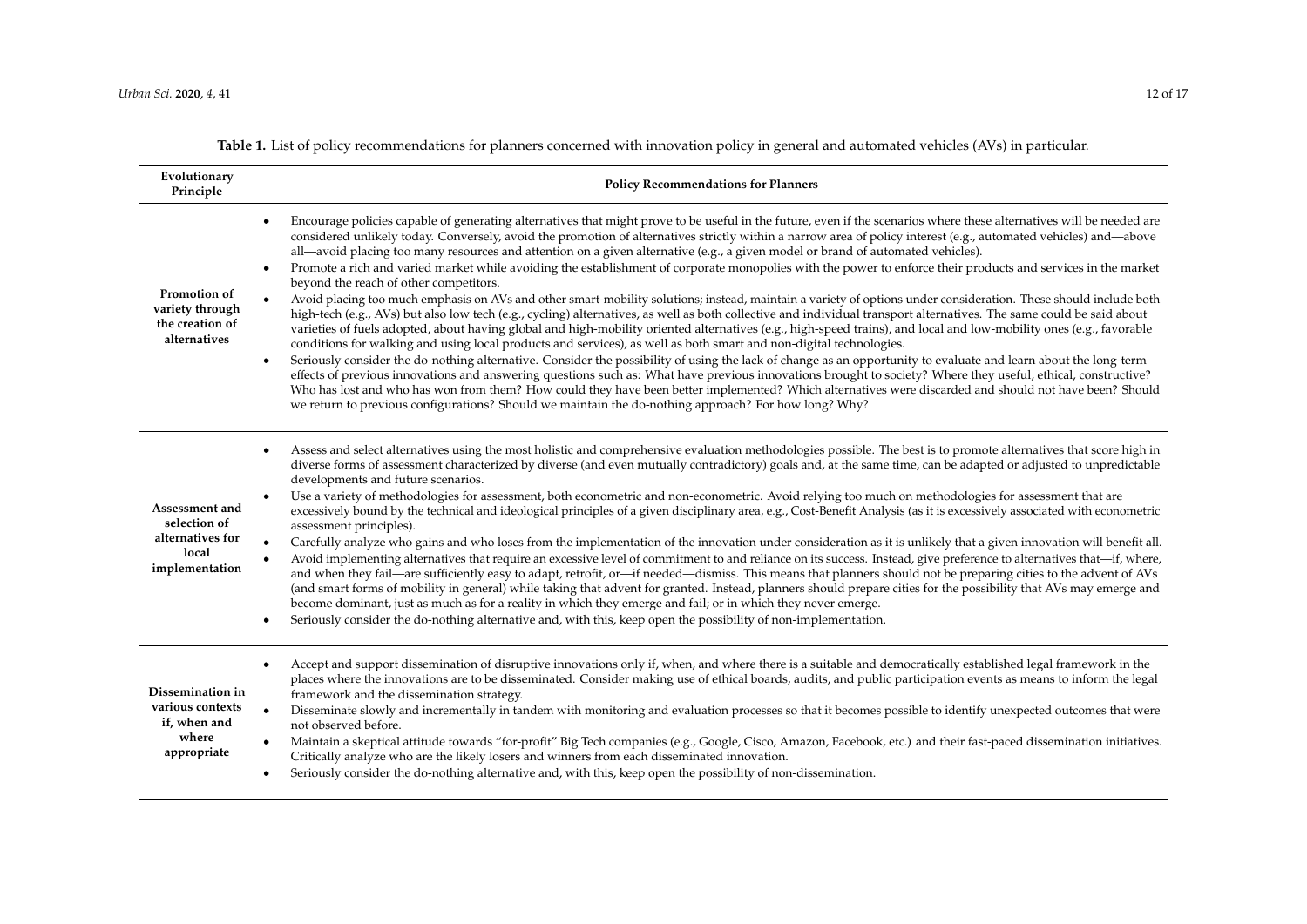#### **6. Conclusions**  $\mathbf{I}$  in this article, we have highlighted the drawbacks associated with the excessive focus on  $\mathbf{I}$

In this article, we have highlighted the drawbacks associated with the excessive focus on innovation experienced today. We achieved this through the lenses of evolutionary theory. Our fundamental point is that innovations, if poorly governed, can, and are even likely to, lead societal evolution along point a path that is maladaptive. That is, social and technological configurations change for the sake of changing due to a fascination with the innovative as a meta-goal of public policy and with too little connection with the problems in place. Under the rule of maladaptive forces, planning can follow a problematic direction where new configurations come to be assessed as positive and deserving of the proceduring innovation there is the dominant of the content of the procedure procedure and dissemination for no other reason than being novel. This is one of the key traits of the dominant innovation agenda we have today, and it is something that needs to be acknowledged as a serious governance problem. serious governance problem.  $\frac{1}{2}$  corresponds problem is clearly taking place in the transport sector due to the dominance of technological due to the dominance of technological due to the dominance of the dominance of the dominance of the domin

This problem is clearly taking place in the transport sector due to the dominance of technological developers in its governance and in the funding of academic research. Indeed, digitalization in general and automation in particular are very powerful trends in this sector [\[106\]](#page-16-22) and are a serious challenge for its governance [\[4\]](#page-13-2). Furthermore, transport systems and technologies are very conducive to produce and benefit from real-time data. However, and as alerted by Zuboff [\[61\]](#page-15-7) (among other critical authors), it is precisely in the possibility of data extraction that lies both the power and the source of revenues it is precisely in the possibility of data extraction that lies both the power and the source of revenues From Big Tech companies. These have clearly demonstrated that their intentions are not as ethical as from Big Tech companies. These have clearly demonstrated that their intentions are not as ethical as rion, signed companies. These name enearly administrated and their interneties are not as entitled as<br>would be desirable [\[61](#page-15-7)[,107\]](#page-16-23) and are in need of a strong regulatory framework capable of guiding their next is a decrease perfect of the intriced or a strong regalatory ritation one capacitor of garangement actions in general, and their new products in particular. The time is ripe for planners to more critically evaluate innovations and their added societal value, in view of the recommendations provided above evaluate innovations and their added societal value, in view of the recommendations provided above (for a summary, see Table [1\)](#page-11-0). We have proposed the anumber of concrete policy recommendations for a new generation of the second the second the second the second the second the second the second the second the second the second the second the second th

In the summary, see Taste 1, i.e. a summary, see Taste 1, i.e.  $\alpha$  and transport policy recommendations for a new generation. recommendation policies applied to planning in general, and transport planning in particular. These recommendations entail rethinking the values, focus, speed, and legitimacy of innovations. Still, Future critical research in this area is most needed. We are experiencing a societal lock-in, where our future critical research in this area is most needed. We are experiencing a societal lock-in, where our economic system became dependent on disruptive innovations to keep itself working. Instead of considering this a problem, major institutions, such as the EU, place this dependency at the core of considering this a problem, major institutions, such as the EU, place this dependency at the core of their strategies (see, for example, [\[20\]](#page-13-15)). Exploring ways out of this lock-in is a relevant and even urgent their strategies (see, for example, [20]). Exploring ways out of this lock-in is a relevant and even urgent research enterprise, and we hope that this article will motivate others to embrace it.

Author Contributions: Conceptualization, K.C.v.S. and A.F.; methodology, A.F., K.C.v.S., W.T. and E.P.; formal analysis, A.F., K.C.v.S., W.T. and E.P.; investigation, A.F., K.C.v.S., W.T. and E.P.; resources, A.F., K.C.v.S., W.T. and E.P.; writing—original draft preparation, A.F. and K.C.v.S.; writing—review and editing, A.F., K.C.v.S. and W.T.; project administration, A.F. All authors have read and agreed to the published version of the manuscript.

Funding: The work of the first author of this research was funded by Project POCI-01-0145-FEDER-016431-funded by European Structural and Investment Funds (FEEI) through Programa Operacional Competitividade e funded by European Structural and Investment Funds (FEEI) through Programa Operacional Competitividade Internacionalização—COMPETE2020 and by national funds through FCT—Fundação para a Ciência e a e Internacionalização—COMPETE2020 and by national funds through FCT—Fundação para a Ciência e a Tecnologia, I.P. Tecnologia, I.P.



**Conflicts of Interest:** The authors declare no conflict of interest.

#### 1. Pfotenhauer, S.; Juhl, J.; Aarden, E. Chellenging the "deficit model" of innovation: Framing policy under **References**

<span id="page-12-0"></span>1. Pfotenhauer, S.; Juhl, J.; Aarden, E. Chellenging the "deficit model" of innovation: Framing policy under the innovation imperative. *Res. Policy* **2019**, *48*, 895–904. [\[CrossRef\]](http://dx.doi.org/10.1016/j.respol.2018.10.015)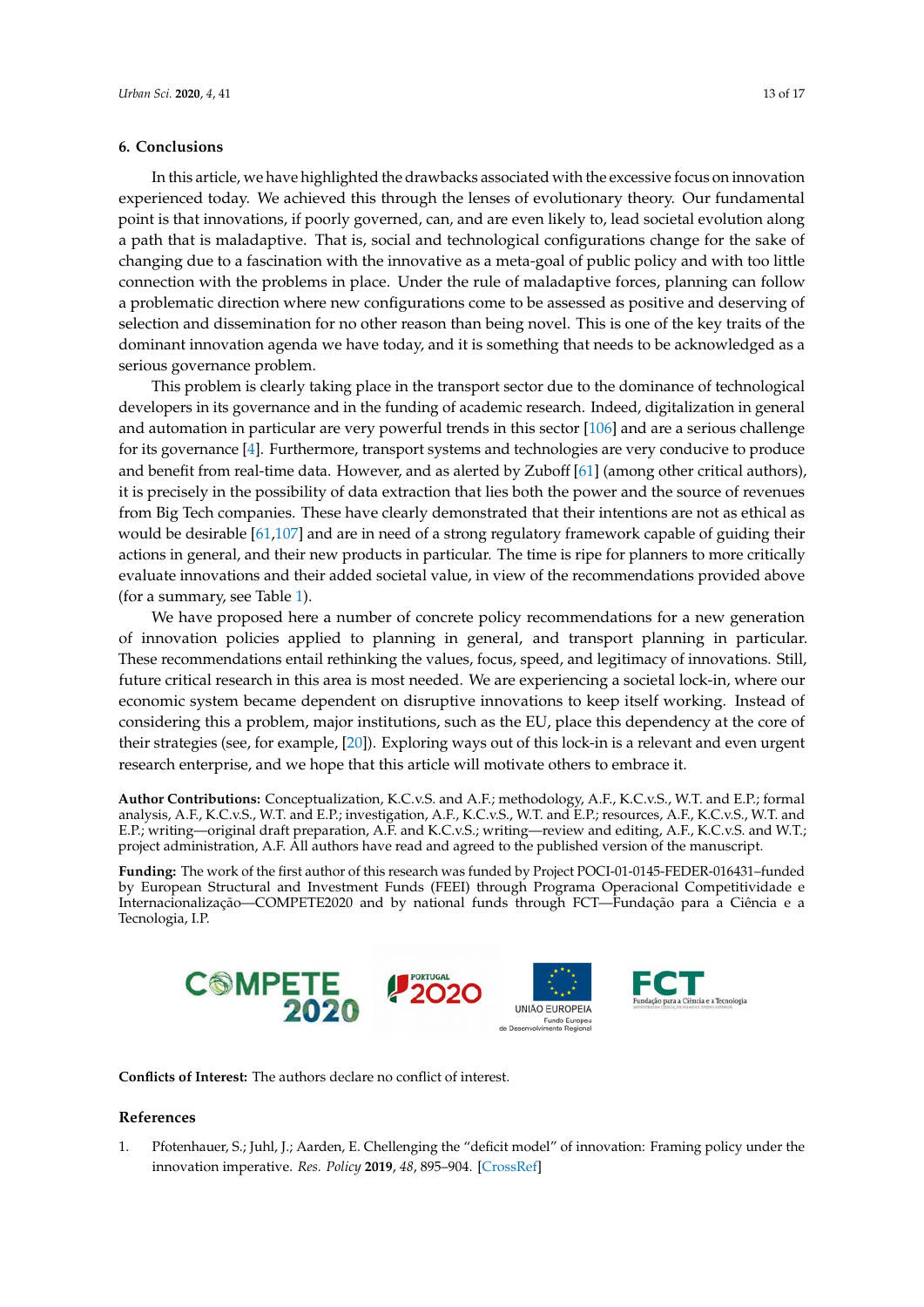- <span id="page-13-0"></span>2. Mirowski, P. *Never Let a Serious Crisis Go to Waste: How Neoliberalism Survived the Financial Meltdown*; Verso: London, UK, 2013.
- <span id="page-13-1"></span>3. UN-Habitat. *Urbanization and Development: Emerging Futures—World Cities Report 2016*; Uniten Nations Human Settlements Programme: Nairobi, Kenya, 2016.
- <span id="page-13-2"></span>4. Docherty, I.; Marsden, G.; Anable, J. The governance of smart mobility. *Transp. Res. Part A* **2018**, *115*, 114–125. [\[CrossRef\]](http://dx.doi.org/10.1016/j.tra.2017.09.012)
- <span id="page-13-11"></span>5. Rosa, H. Social Acceleration: Ethical and Political Consequences of a Desynchronized High-Speed Society. *Constellations* **2003**, *10*, 3–33. [\[CrossRef\]](http://dx.doi.org/10.1111/1467-8675.00309)
- <span id="page-13-12"></span>6. Rosa, H. *Social Acceleration: A New Theory of Modernity*; Columbia University Press: New York, NY, USA, 2015.
- <span id="page-13-4"></span>7. Sveiby, K.; Gripenberg, P.; Segercrantz, B. (Eds.) *Challenging the Innovation Padadigm*; Routledge: New York, NY, USA, 2012.
- <span id="page-13-20"></span>8. Gray, J. *Heresies: Against Progress and Other Illusions*; Granta Books: Surrey, UK, 2004.
- <span id="page-13-21"></span>9. Morozov, E. *To Save Everything, Click here: Technology, Solutionism, and the Urge to Fix Problems that Don't Exist*; Penguin Books: London, UK, 2014.
- <span id="page-13-3"></span>10. Mora, L.; Reid, A.; Angelidou, M. The current status of smart city research: Exposing the division. In *Smart Cities in the Post-Algorithmic Era*; Komninos, N., Kakderi, C., Eds.; Edward Elgar: Cheltenham, UK, 2019; pp. 17–35.
- <span id="page-13-5"></span>11. Fagerberg, J.; Verspagen, B. Innovation studies—The emerging structure of a new scientific field. *Res. Policy* **2009**, *38*, 218–233. [\[CrossRef\]](http://dx.doi.org/10.1016/j.respol.2008.12.006)
- <span id="page-13-6"></span>12. Dente, B.; Coletti, P. Measuring Governance in Urban Innovation. *Local Gov. Stud.* **2011**, *37*, 43–56. [\[CrossRef\]](http://dx.doi.org/10.1080/03003930.2010.548553)
- <span id="page-13-7"></span>13. Kallis, G. *Degrowth*; Agenda Publishing Ltd.: Newcastle upon Tyne, UK, 2018.
- <span id="page-13-23"></span>14. Ferreira, A.; von Schönfeld, K. Interlacing planning and degrowth scholarship—A manifesto for an interdisciplinary alliance. *Disp. Plan. Rev.* **2020**, *56*, 53–64. [\[CrossRef\]](http://dx.doi.org/10.1080/02513625.2020.1756633)
- <span id="page-13-8"></span>15. Raworth, K. *Doughnut Economics: Seven Ways to Think Like a 21st-Century Economist*; Random House Business Books: London, UK, 2017.
- <span id="page-13-9"></span>16. European Commission. *New Trends in Social Innovation*; European Commission: Brussels, Belgium, 2017.
- 17. OECD. *The Measurement of Scientific and Technological Activities—Proposed Guidelines for Collecting and Interpreting Technological Innovation Data: Oslo Manual*, 2nd ed.; Organisation for Economic Co-operation and Development: Paris, France, 1997.
- <span id="page-13-17"></span>18. European Commission. *Social Innovation as a Trigger for Transformations—The Role of Research*; Publications Office of the European Union: Luxembourg, 2017.
- <span id="page-13-22"></span>19. OECD. *Embracing Innovation in Government: Global Trends 2018*; Organisation for Economic Co-operation and Development: Paris, France, 2018.
- <span id="page-13-15"></span>20. European Commission. *Mission-Oriented Research & Innovation in the European Union: A Problem-Solving Approach to Fuel Innovation-Led Growth*; European Commission: Brussels, Belgium, 2018.
- <span id="page-13-10"></span>21. European Commission. *Guide to Research and Innovation Strategies for Smart Specialisations (RIS 3)*; European Commission: Brussels, Belgium, 2012.
- <span id="page-13-13"></span>22. Steffen, W.; Broadgate, W.; Deutsch, L.; Gaffney, O.; Ludwig, C. The Trajectory of the Anthropocene: The Great Acceleration. *Anthr. Rev.* **2015**, *2*, 81–98. [\[CrossRef\]](http://dx.doi.org/10.1177/2053019614564785)
- 23. Rosa, H. Full speed burnout? From the pleasures of the motorcycle to the bleakness of the treadmill: The dual face of social acceleration. *Int. J. Motorcycle Stud.* **2010**, *6*, 1–13.
- 24. Rosa, H.; Henning, C. (Eds.) *The Good Life Beyond Growth*; Routledge: London, UK, 2018.
- <span id="page-13-14"></span>25. von Schönfeld, K.; Ferreira, A.; Pinho, P. The dialectics between social acceleration and the growth paradigm: Innovation and transport in neoliberal planning. In Proceedings of the Institutionalisation of Degrowth & Post-growth: The European level, Brussels, Belgium, 17–19 September 2018.
- <span id="page-13-16"></span>26. Vecchio, G.; Tricarico, L. "May the force be with you": Roles and actors of information sharing devices in urban mobility. *Cities* **2019**, *88*, 261–268. [\[CrossRef\]](http://dx.doi.org/10.1016/j.cities.2018.11.007)
- 27. Gavanas, N. Autonomous Road Vehicles: Challenges for Urban Planning in European Cities. *Urban Sci.* **2019**, *3*, 61. [\[CrossRef\]](http://dx.doi.org/10.3390/urbansci3020061)
- <span id="page-13-18"></span>28. European Commission. European Commission Policy: Open Disruptive Innovation. Available online: https://ec.europa.eu/digital-single-market/en/[open-disruptive-innovation](https://ec.europa.eu/digital-single-market/en/open-disruptive-innovation) (accessed on 15 July 2020).
- <span id="page-13-19"></span>29. Etzkowitz, H. Innovation in innovation: The Triple Helix of university-industry-government relations. *Soc. Sci. Inf.* **2003**, *42*, 293–337. [\[CrossRef\]](http://dx.doi.org/10.1177/05390184030423002)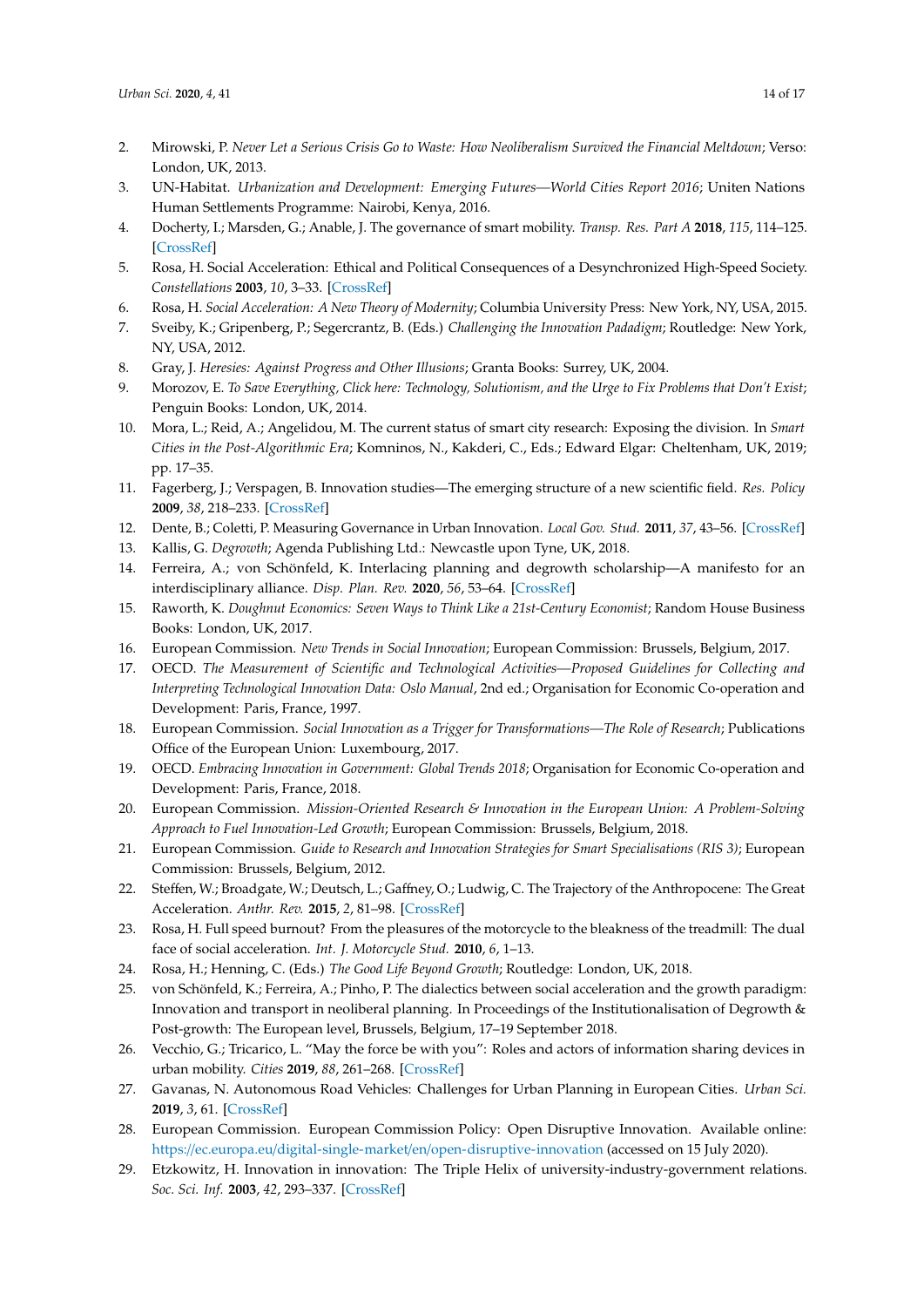- 30. Howaldt, J.; Kaletka, C.; Schröeder, A.; Zirngiebl, M. (Eds.) *Atlas of Social Innovation: New Practices for a Better Future*; ZWE Sozialforschungsstelle: Dortmund, Germany, 2018.
- <span id="page-14-0"></span>31. Moulaert, F.; MacCallum, D.; Mehmood, A.; Hamdouch, A. (Eds.) *The International Handbook on Social Innovation: Collective Action, Social Learning and Transdisciplinary Research*; Edward Elgar: Cheltenham, UK, 2013.
- <span id="page-14-1"></span>32. European Commission. *State of the Innovation Union: Taking Stock 2010–2014*; European Union: Luxembourg, 2014.
- <span id="page-14-2"></span>33. European Commission. *A Renewed European Agenda for Research and Innovation: Europe's Chance to Shape Its Future*; European Commission: Brussels, Belgium, 2018.
- <span id="page-14-3"></span>34. Von Schomberg, R. A vision of Responsible Research and Innovation. In *Responsible Innovation: Managing the Responsible Emergence of Science and Innovation in Society*; Owen, R., Heintz, M., Bessan, J., Eds.; John Wiley: London, UK, 2013; pp. 51–74.
- <span id="page-14-4"></span>35. Sveiby, K. Innovation and the global financial crisis–systemic consequences of incompetence. *Int. J. Entrep. Innov. Manag.* **2012**, *16*, 30–50. [\[CrossRef\]](http://dx.doi.org/10.1504/IJEIM.2012.050442)
- <span id="page-14-5"></span>36. Raisch, S.; Birkinshaw, J.; Probst, G.; Tushman, M. Organizational Ambidexterity: Balancing Exploitation and Exploration for Sustained Performance. *Organ. Sci.* **2009**, *20*, 685–834. [\[CrossRef\]](http://dx.doi.org/10.1287/orsc.1090.0428)
- <span id="page-14-6"></span>37. Gibson, C.; Birkinshaw, J. The Antecedents, Consequences, and Mediating Role of Organizational Ambidexterity. *Acad. Manag. J.* **2004**, *47*, 209–226.
- <span id="page-14-7"></span>38. Camerin, F. From "Ribera Plan" to "Diagonal Mar", passing through 1992 "Vila Olímpica". How urban renewal took place as urban regeneration in Poblenou district (Barcelona). *Land Use Policy* **2019**, *89*, 104226. [\[CrossRef\]](http://dx.doi.org/10.1016/j.landusepol.2019.104226)
- <span id="page-14-18"></span>39. Camerin, F.; Mora, Á. Regenerating Bilbao: From 'productive industries' to 'productive services'. *Territorio* **2019**, *89*, 145–154. [\[CrossRef\]](http://dx.doi.org/10.3280/TR2019-089019)
- <span id="page-14-19"></span>40. Stein, S. *Capital City: Gentrification and the Real Estate State*; Verso Books: London, UK, 2019.
- <span id="page-14-8"></span>41. Atkinson, R. *Alpha City: How London Was Captured by the Super-Rich*; Verso: London, UK, 2020.
- <span id="page-14-9"></span>42. Godin, B. An Old Word for a New World, or the De'Contestation of a Political and Contested Concept. In *Challenging the Innovation Paradigm*; Sveiby, K.-E., Gripenberg, P., Segercrantz, B., Eds.; Routledge: London, UK, 2012; pp. 37–60.
- <span id="page-14-10"></span>43. Freeman, C.; Perez, C. Structural crises of adjustment, business cycles and investment behaviour. In *Technical Change and Economic Theory*; Dosi, G., Freeman, C., Nelson, R., Silverberg, G., Soete, L., Eds.; Pinter: London, UK, 1988; pp. 38–66.
- <span id="page-14-11"></span>44. Moroni, S. An evolutionary theory of institutions and a dynamic approach to reform. *Plan. Theory* **2010**, *9*, 275–297. [\[CrossRef\]](http://dx.doi.org/10.1177/1473095210368778)
- <span id="page-14-22"></span>45. Van Assche, K.; Beunen, R.; Duineveld, M. *Evolutionary Governance Theory: An Introduction*; Springer: Berlin/Heidelberg, Germany, 2014.
- <span id="page-14-20"></span>46. Bertolini, L. Evolutionary urban transportation planning: An exploration. *Environ. Plan. A* **2007**, *39*, 1998–2019. [\[CrossRef\]](http://dx.doi.org/10.1068/a38350)
- <span id="page-14-21"></span>47. Bertolini, L. Complex systems, evolutionary planning? In *New Directions in Planning Theory*; de Roo, G., Silva, E., Eds.; Ashgate: Farnham, UK, 2010; pp. 81–98.
- <span id="page-14-12"></span>48. Urban, J.; Hargraves, M.; Trochim, W. Evolutionary Evaluation: Implications for evaluators, researchers, practitioners, funders and the evidence-based program mandate. *Eval. Program Plan.* **2014**, *45*, 127–139. [\[CrossRef\]](http://dx.doi.org/10.1016/j.evalprogplan.2014.03.011)
- <span id="page-14-13"></span>49. Boon, W.; Edler, J. Demand, challenges, and innovation. Making sense of new trends in innovation policy. *Sci. Public Policy* **2018**, *45*, 435–447. [\[CrossRef\]](http://dx.doi.org/10.1093/scipol/scy014)
- <span id="page-14-14"></span>50. Jackson, T. *Prosperity without Growth: Foundations for the Economy of Tomorrow*, 2nd ed.; Routledge: Oxon, UK, 2017.
- <span id="page-14-15"></span>51. Alexander, S. Planned economic contraction: The emerging case for degrowth. *Environ. Politics* **2012**, *21*, 349–368. [\[CrossRef\]](http://dx.doi.org/10.1080/09644016.2012.671569)
- <span id="page-14-16"></span>52. Stilgoe, J.; Owen, R.; Macnaghten, P. Developing a framework for responsible innovation. *Res. Policy* **2013**, *42*, 1568–1580. [\[CrossRef\]](http://dx.doi.org/10.1016/j.respol.2013.05.008)
- <span id="page-14-17"></span>53. Von Schomberg, R. Prospects for Technology Assessment in a framework of responsible research and innovation. In *Technikfolgen Abschätzen Lehren: Bildungspotenziale Transdisziplinärer Methoden*; Dusseldorp, M., Beecroft, R., Eds.; Vs Verlag: Wiesbaden, Germany, 2012; pp. 39–61.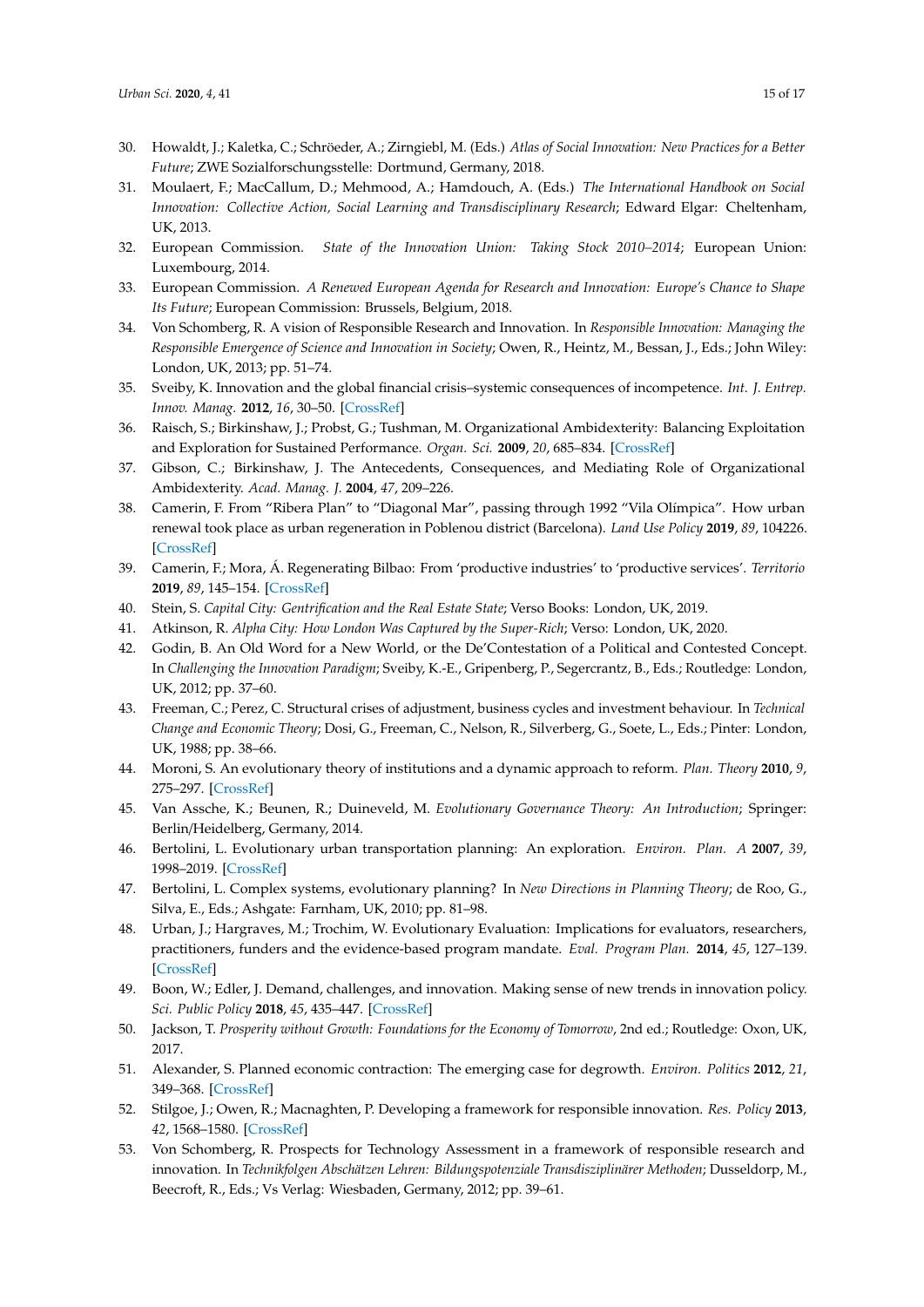- <span id="page-15-0"></span>54. Soete, L. Is Innovation Always Good? In *Innovation Studies: Evolution and Future Challenges*; Fagerberg, J., Martin, B., Andersen, E., Eds.; Oxford University Press: Oxford, UK, 2013; pp. 134–144.
- <span id="page-15-1"></span>55. Haughton, G.; McManus, P. Neoliberal Experiments with Urban Infrastructure: The Cross City Tunnel, Sydney. *Int. J. Urban Reg. Res.* **2012**, *36*, 90–105. [\[CrossRef\]](http://dx.doi.org/10.1111/j.1468-2427.2011.01019.x)
- <span id="page-15-2"></span>56. Evans, J. Resilience, ecology and adaptation in the experimental city. *Trans. Inst. Br. Geogr.* **2011**, *36*, 223–237. [\[CrossRef\]](http://dx.doi.org/10.1111/j.1475-5661.2010.00420.x)
- <span id="page-15-3"></span>57. Sen, A. *The Idea of Justice*; Harvard University Press: Cambridge, MA, USA, 2009.
- <span id="page-15-4"></span>58. Krüger, T. Wider den Innovationsimperativ! Eine Kritik am Konzept der sozialen Innovation aus Postwachstumsperspektive. In *Postwachstumsstadt: Konturen Einer Solidarischen Stadtpolitik*; Brokow-Loga, A., Eckardt, F., Eds.; Oekom: Munich, Germany, 2020; pp. 120–137.
- <span id="page-15-5"></span>59. Krüger, T.; Pellicer-Sifres, V. From innovations to exnovations. Conflicts,(De-)Politicization processes, and power relationsare key in analysing the ecological crisis. *Innov. Eur. J. Soc. Sci.* **2020**, *33*, 115–123. [\[CrossRef\]](http://dx.doi.org/10.1080/13511610.2020.1733936)
- <span id="page-15-6"></span>60. Krivý, M. Towards a critique of cybernetic urbanism: The smart city and the society of control. *Plan. Theory* **2016**, *17*, 8–30. [\[CrossRef\]](http://dx.doi.org/10.1177/1473095216645631)
- <span id="page-15-7"></span>61. Zuboff, S. *The Age of Surveillance Capitalism: The Fight for a Human Future at the New Frontier of Power*; Profile Books: London, UK, 2019.
- <span id="page-15-8"></span>62. Sager, T. Neo-liberal urban planning policies: A literature survey 1990–2010. *Prog. Plan.* **2011**, *76*, 147–199. [\[CrossRef\]](http://dx.doi.org/10.1016/j.progress.2011.09.001)
- 63. Peck, J.; Tickell, A. Neoliberalizing Space. *Antipode* **2002**, *34*, 381–404. [\[CrossRef\]](http://dx.doi.org/10.1111/1467-8330.00247)
- 64. Harvey, D. Globalization and the "Spatial Fix". *Geogr. Rev.* **2001**, *2*, 23–30.
- <span id="page-15-9"></span>65. Swyngedouw, E. Governance Innovation and the Citizen: The Janus Face of Governance-beyond-the-State. *Urban Stud.* **2005**, *42*, 1991–2006. [\[CrossRef\]](http://dx.doi.org/10.1080/00420980500279869)
- <span id="page-15-10"></span>66. Reigner, H.; Brenac, T. Safe, sustainable... but depoliticized and uneven—A critical view of urban transport policies in France. *Transp. Res. A* **2019**, *121*, 218–234. [\[CrossRef\]](http://dx.doi.org/10.1016/j.tra.2019.01.023)
- <span id="page-15-11"></span>67. Gössling, S.; Cohen, S. Why sustainable transport policies will fail: EU climate policy in the light of transport taboos. *J. Transp. Geogr.* **2014**, *39*, 197–207. [\[CrossRef\]](http://dx.doi.org/10.1016/j.jtrangeo.2014.07.010)
- <span id="page-15-12"></span>68. Morgan, T. The techno-finance fix: A critical analysis of international and regional environmental policy documents and their implications for planning. *Prog. Plan.* **2018**, *119*, 1–29. [\[CrossRef\]](http://dx.doi.org/10.1016/j.progress.2016.06.001)
- <span id="page-15-14"></span><span id="page-15-13"></span>69. Tainter, J. *The Collapse of Complex Societies*; Cambridge University Press: Cambridge, UK, 1988.
- 70. Nill, J.; Kemp, R. Evolutionary approaches for sustainable innovation policies: From niche to paradigm? *Res. Policy* **2009**, *38*, 668–680. [\[CrossRef\]](http://dx.doi.org/10.1016/j.respol.2009.01.011)
- <span id="page-15-15"></span>71. Alkemade, F.; Hekkert, M.; Negro, S. Transition policy and innovation policy: Friends or foes? *Environ. Innov. Soc. Transit.* **2011**, *1*, 125–129. [\[CrossRef\]](http://dx.doi.org/10.1016/j.eist.2011.04.009)
- <span id="page-15-16"></span>72. Goodwin, P.; Van Dender, K. 'Peak Car'—Themes and Issues. *Transp. Rev.* **2013**, *33*, 243–254. [\[CrossRef\]](http://dx.doi.org/10.1080/01441647.2013.804133)
- <span id="page-15-17"></span>73. Bertolini, L. Coping with irreducible uncertainties of planning: An evolutionary approach. In *Ashgate Research Companion to Planning Theory: Theoretical Challenges for Spatial Planning*; Healey, P., Hillier, J., Eds.; Ashgate: Aldershot, UK, 2010; pp. 413–424.
- <span id="page-15-18"></span>74. Kyriakidis, M.; Happee, R.; de Winter, J. Public opinion on automated driving: Results of an international questionnaire among 5000 respondents. *Transp. Res. Part F* **2015**, *32*, 127–140. [\[CrossRef\]](http://dx.doi.org/10.1016/j.trf.2015.04.014)
- <span id="page-15-25"></span>75. Milakis, D. Long-term implications of automated vehicles: An introduction. *Transp. Rev.* **2019**, *39*, 1–8. [\[CrossRef\]](http://dx.doi.org/10.1080/01441647.2019.1545286)
- <span id="page-15-19"></span>76. Wadud, Z.; MacKenzie, D.; Leiby, P. Help or hindrance? The travel, energy and carbon impacts of highly automated vehicles. *Transp. Res. Part A Policy Pract.* **2016**, *86*, 1–18. [\[CrossRef\]](http://dx.doi.org/10.1016/j.tra.2015.12.001)
- <span id="page-15-20"></span>77. SAE. *Taxonomy and Definitions for Terms Related to Driving Automation Systems for On-Road Motor Vehicles*; SAE International: Hong Kong, China, 2016.
- <span id="page-15-21"></span>78. Litman, T. *Autonomous Vehicle Implementation Predictions: Implications for Transport Planning*; Victoria Transport Policy Institute: Victoria, BC, Canada, 2015.
- <span id="page-15-22"></span>79. Papa, E.; Ferreira, A. Sustainable Accessibility and the Implementation of Automated Vehicles: Identifying Critical Decisions. *Urban Sci.* **2018**, *2*, 5. [\[CrossRef\]](http://dx.doi.org/10.3390/urbansci2010005)
- <span id="page-15-23"></span>80. Shladover, S. Connected and automated vehicle systems: Introduction and overview. *J. Intell. Transp. Syst.* **2018**, *22*, 190–200. [\[CrossRef\]](http://dx.doi.org/10.1080/15472450.2017.1336053)
- <span id="page-15-24"></span>81. WIRED. Autonomous Cars Will Make Us Safer. Available online: https://[www.wired.com](https://www.wired.com/2009/11/autonomous-cars/)/2009/11/ [autonomous-cars](https://www.wired.com/2009/11/autonomous-cars/)/ (accessed on 12 July 2020).